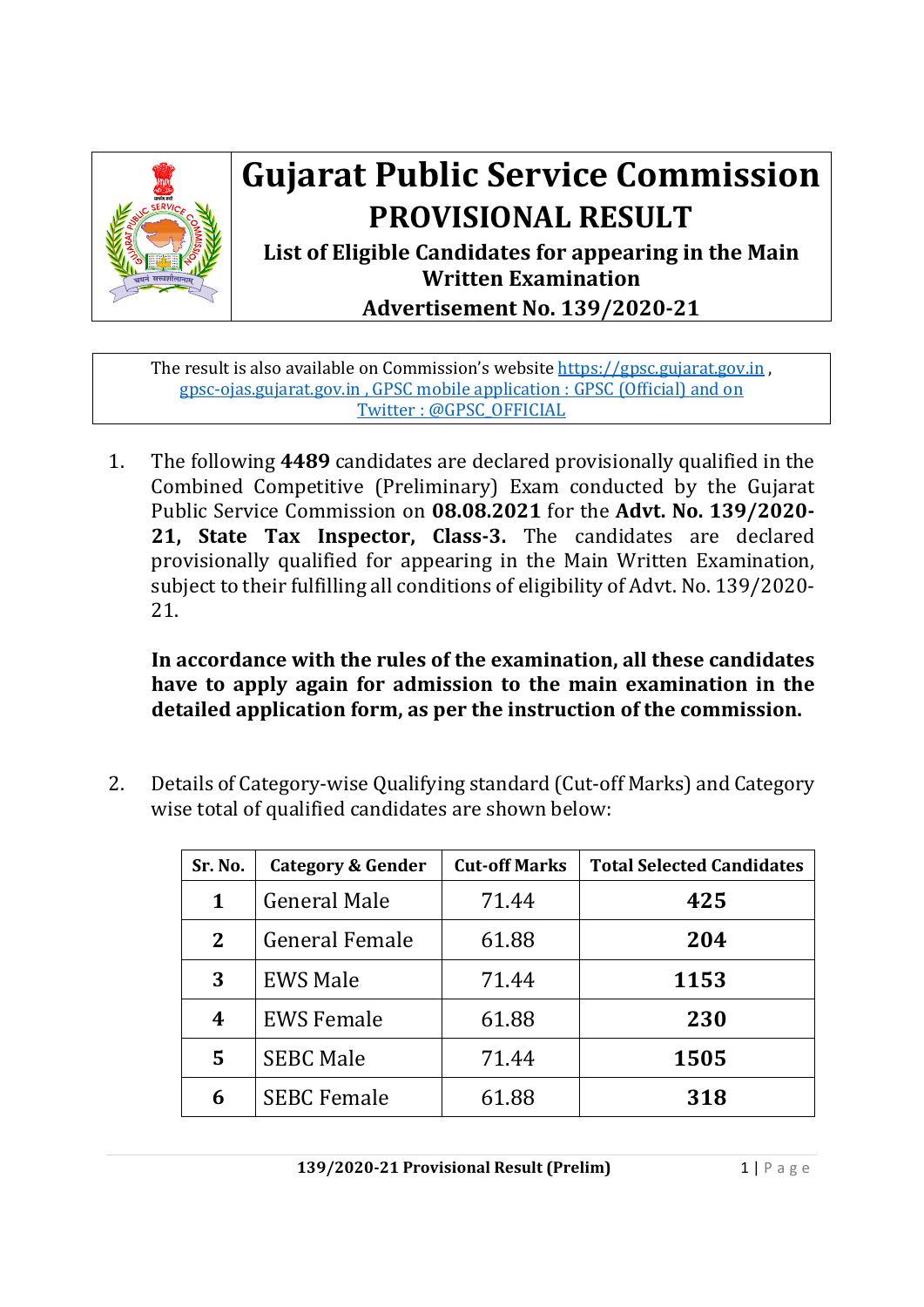| 7  | <b>SC Male</b>   | 71.44        | 338  |
|----|------------------|--------------|------|
| 8  | <b>SC Female</b> | 61.88        | 96   |
| 9  | <b>ST Male</b>   | 64.39        | 147  |
| 10 | <b>ST Female</b> | 53.24        | 73   |
|    |                  | <b>Total</b> | 4489 |

## **Note:‐**

- (1) Cut-off marks means marks obtained by the last candidate in merit list (arrangement of total marks obtained in descending order) of the concerned category.
- (2) As per Final Answer key declared for (STP-2021), One (1) question is cancelled. Therefore, it is decided by the Commission to equally distribute the marks of cancelled questions among 199 questions on pro-rata basis, as such evaluation has been carried out by treating each question with **1.005** mark for the right answer and (-) **0.302** mark for the wrong/multiple encoded/blank answer.
- (3) In the cases, when Cut-off marks of reserved category candidates is higher than general category candidates, Cut-off marks of reserved category candidates required to be lowered down to the Cut-off marks of General category candidates.

Accordingly, in this result, Cut-off marks of General Category (Male) is 71.44 marks whereas Cut-off marks of EWS (Male), SEBC (Male) and SC (Male) Category is 93.73, 87.70 and 83.89 respectively. Therefore, Cutoff marks of EWS (Male), SEBC (Male) & SC (Male)Category is lowered down to 71.44 marks which is equivalent to the Cut-off marks of General (Male) category.

Cut-off marks of General Category (Female) is 61.88 marks whereas Cutoff marks of EWS (Female), SEBC (Female) and SC (Female) Category is 76.26, 70.43 and 71.13 respectively. Therefore, Cut-off marks of EWS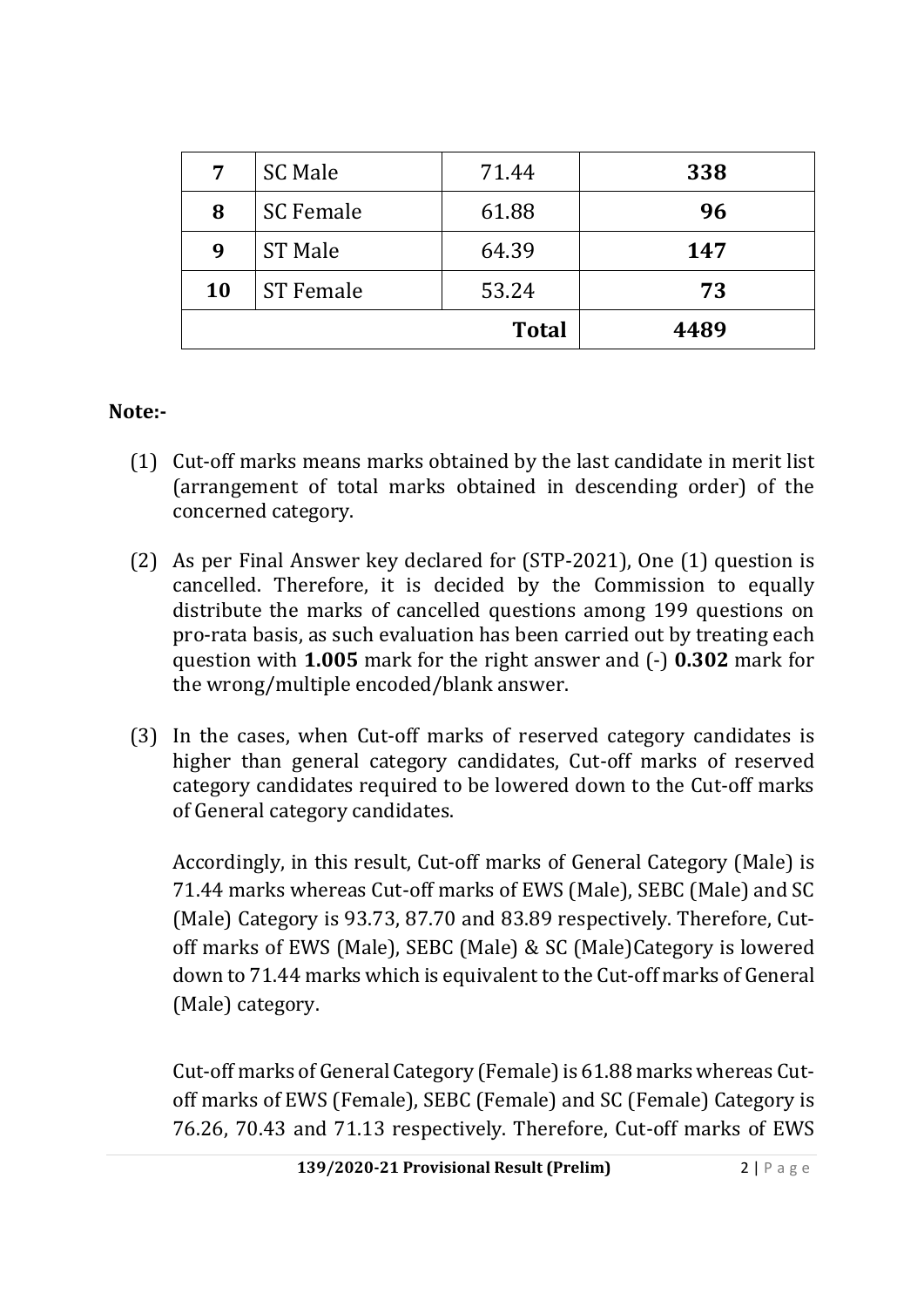(Female), SEBC (Female) & SC (Female)Category is lowered down to 61.88 marks which is equivalent to the Cut-off marks of General (Female) category.

In order to select the required no. of candidates from the Ex-serviceman category, the Cut-off Marks of each category has been relaxed upto 10%.

In order to select the required no. of candidates from the PH (Divyang) category, the Cut-off Marks of the last meritorious candidate (category) has been relaxed upto 10% with reference to the Office order of the Commission No. RMG-7514-2014-R&D, Dt.22-9-21.

**3. Roll Number of candidates, provisionally qualified for appearing in the Main Written Examination are as under:‐** 

| 101000044 | 101000059 | 101000105 | 101000109 |
|-----------|-----------|-----------|-----------|
| 101000158 | 101000167 | 101000173 | 101000214 |
| 101000281 | 101000291 | 101000334 | 101000387 |
| 101000419 | 101000457 | 101000488 | 101000550 |
| 101000598 | 101000603 | 101000639 | 101000676 |
| 101000726 | 101000729 | 101000740 | 101000749 |
| 101000808 | 101000883 | 101001017 | 101001034 |
| 101001045 | 101001076 | 101001093 | 101001124 |
| 101001151 | 101001159 | 101001185 | 101001213 |
| 101001221 | 101001295 | 101001358 | 101001366 |
| 101001404 | 101001447 | 101001465 | 101001475 |
| 101001512 | 101001521 | 101001556 | 101001577 |
| 101001631 | 101001760 | 101001788 | 101001901 |
| 101002042 | 101002078 | 101002086 | 101002117 |
| 101002202 | 101002209 | 101002229 | 101002247 |
| 101002367 | 101002374 | 101002481 | 101002484 |
|           |           |           |           |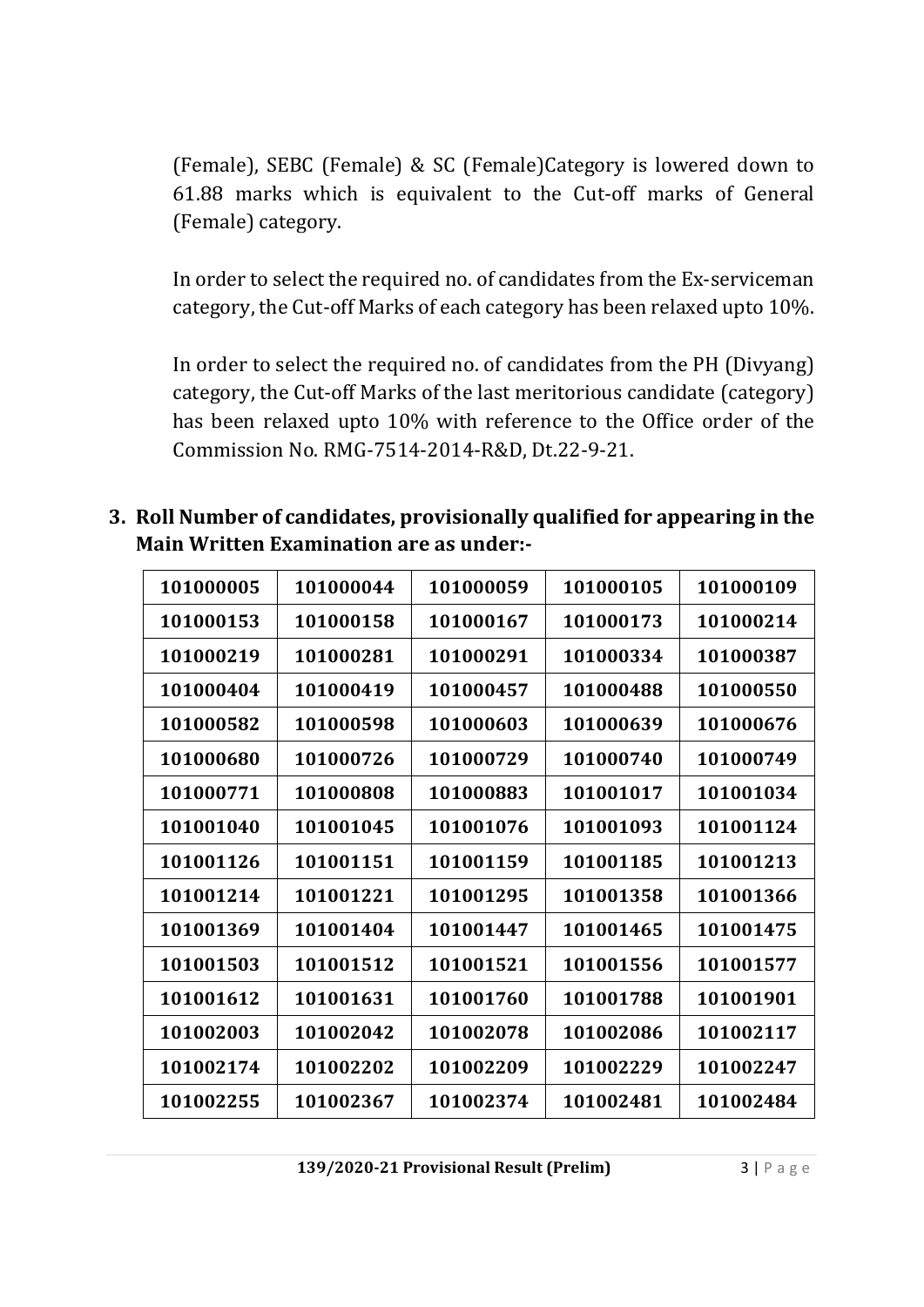| 101002487 | 101002497 | 101002522 | 101002634 | 101002654 |
|-----------|-----------|-----------|-----------|-----------|
| 101002704 | 101002761 | 101002798 | 101002831 | 101002924 |
| 101002927 | 101002930 | 101002946 | 101002989 | 101002997 |
| 101003028 | 101003126 | 101003195 | 101003236 | 101003313 |
| 101003421 | 101003423 | 101003456 | 101003511 | 101003515 |
| 101003551 | 101003592 | 101003608 | 101003658 | 101003722 |
| 101003756 | 101003830 | 101003854 | 101003857 | 101003876 |
| 101003882 | 101003890 | 101003902 | 101003904 | 101003968 |
| 101004050 | 101004072 | 101004101 | 101004111 | 101004299 |
| 101004357 | 101004368 | 101004432 | 101004444 | 101004452 |
| 101004467 | 101004542 | 101004650 | 101004705 | 101004760 |
| 101004810 | 101004816 | 101004835 | 101004854 | 101004935 |
| 101004964 | 101005022 | 101005027 | 101005032 | 101005034 |
| 101005112 | 101005144 | 101005209 | 101005222 | 101005277 |
| 101005354 | 101005388 | 101005426 | 101005448 | 101005573 |
| 101005605 | 101005632 | 101005694 | 101005718 | 101005728 |
| 101005783 | 101005793 | 101005807 | 101005816 | 101005902 |
| 101005934 | 101005976 | 101005980 | 101005988 | 101006028 |
| 101006057 | 101006073 | 101006079 | 101006118 | 101006187 |
| 101006204 | 101006372 | 101006407 | 101006410 | 101006472 |
| 101006483 | 101006515 | 101006573 | 101006581 | 101006686 |
| 101006687 | 101006697 | 101006704 | 101006707 | 101006890 |
| 101006907 | 101006908 | 101006981 | 101006999 | 101007020 |
| 101007082 | 101007123 | 101007153 | 101007159 | 101007189 |
| 101007192 | 101007196 | 101007203 | 101007205 | 101007226 |
| 101007241 | 101007250 | 101007267 | 101007289 | 101007326 |
| 101007370 | 101007452 | 101007484 | 101007526 | 101007678 |
| 101007692 | 101007697 | 101007703 | 101007719 | 101007776 |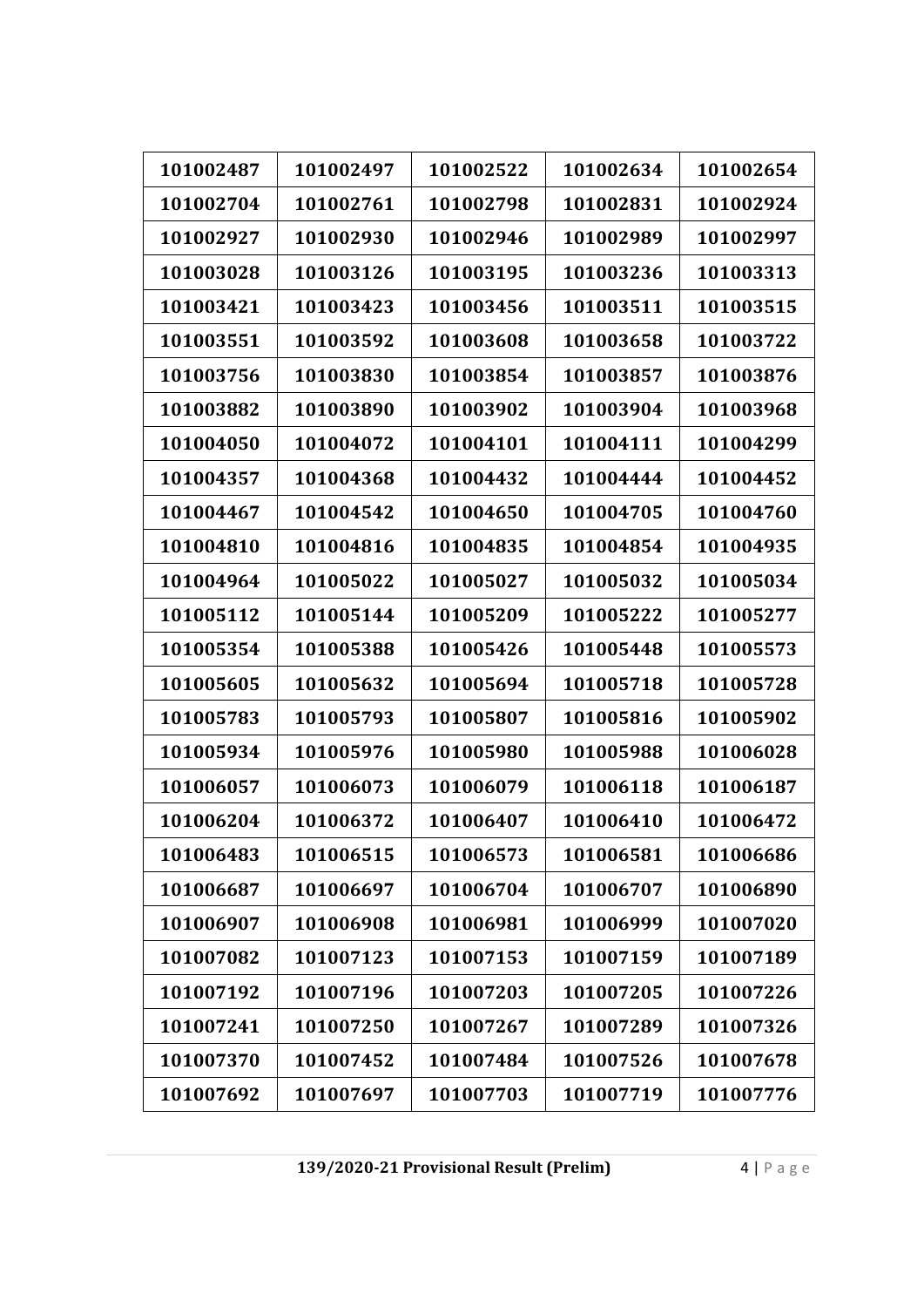| 101007873 | 101007904 | 101007905 | 101007947 | 101008000 |
|-----------|-----------|-----------|-----------|-----------|
| 101008027 | 101008038 | 101008082 | 101008083 | 101008087 |
| 101008109 | 101008111 | 101008113 | 101008137 | 101008188 |
| 101008245 | 101008254 | 101008267 | 101008274 | 101008300 |
| 101008302 | 101008355 | 101008439 | 101008451 | 101008525 |
| 101008562 | 101008564 | 101008565 | 101008596 | 101008612 |
| 101008625 | 101008631 | 101008652 | 101008686 | 101008749 |
|           |           |           |           |           |
| 101008782 | 101008933 | 101008936 | 101008997 | 101009047 |
| 101009084 | 101009111 | 101009169 | 101009237 | 101009244 |
| 101009297 | 101009321 | 101009398 | 101009427 | 101009442 |
| 101009455 | 101009486 | 101009501 | 101009547 | 101009699 |
| 101009731 | 101009833 | 101009864 | 101009890 | 101009891 |
| 101009950 | 101009964 | 101010006 | 101010035 | 101010095 |
| 101010143 | 101010152 | 101010202 | 101010218 | 101010228 |
| 101010245 | 101010250 | 101010292 | 101010338 | 101010385 |
| 101010407 | 101010438 | 101010459 | 101010483 | 101010513 |
| 101010572 | 101010577 | 101010673 | 101010702 | 101010716 |
| 101010747 | 101010748 | 101010816 | 101010911 | 101010922 |
| 101010936 | 101010957 | 101010977 | 101011003 | 101011023 |
| 101011040 | 101011088 | 101011104 | 101011125 | 101011173 |
| 101011202 | 101011294 | 101011349 | 101011549 | 101011571 |
| 101011598 | 101011610 | 101011664 | 101011694 | 101011698 |
| 101011726 | 101011767 | 101011847 | 101011851 | 101011858 |
| 101011890 | 101011904 | 101011912 | 101011918 | 101011947 |
| 101011958 | 101011978 | 101012026 | 101012065 | 101012112 |
| 101012156 | 101012195 | 101012215 | 101012257 | 101012266 |
| 101012349 | 101012355 | 101012375 | 101012416 | 101012417 |
| 101012420 | 101012548 | 101012596 | 101012708 | 101012710 |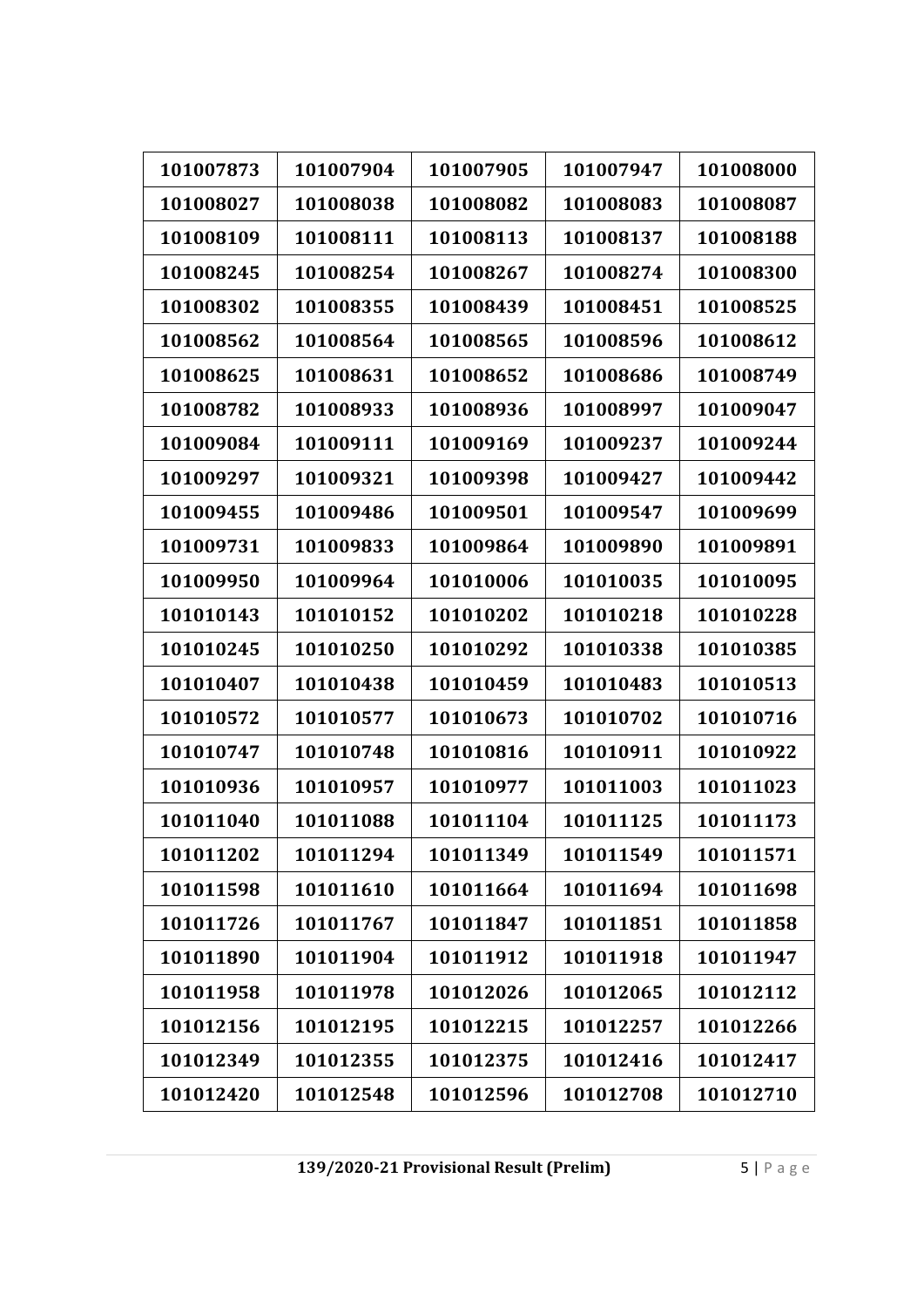| 101012713 | 101012779 | 101012870 | 101012893 | 101012970 |
|-----------|-----------|-----------|-----------|-----------|
| 101013038 | 101013061 | 101013106 | 101013131 | 101013148 |
| 101013171 | 101013290 | 101013313 | 101013332 | 101013396 |
| 101013406 | 101013483 | 101013500 | 101013502 | 101013615 |
| 101013707 | 101013722 | 101013788 | 101013847 | 101013868 |
| 101013887 | 101013953 | 101013969 | 101014027 | 101014049 |
| 101014071 | 101014096 | 101014117 | 101014121 | 101014139 |
| 101014166 | 101014169 | 101014172 | 101014230 | 101014258 |
| 101014261 | 101014267 | 101014277 | 101014298 | 101014316 |
| 101014323 | 101014324 | 101014358 | 101014425 | 101014552 |
| 101014565 | 101014611 | 101014693 | 101014706 | 101014742 |
| 101014786 | 101014798 | 101014898 | 101014916 | 101014988 |
| 101015010 | 101015030 | 101015046 | 101015103 | 101015165 |
| 101015183 | 101015184 | 101015196 | 101015203 | 101015222 |
| 101015349 | 101015353 | 101015424 | 101015434 | 101015464 |
| 101015494 | 101015501 | 101015506 | 101015524 | 101015550 |
| 101015598 | 101015660 | 101015666 | 101015668 | 101015670 |
| 101015683 | 101015764 | 101015769 | 101015811 | 101015818 |
| 101015842 | 101015856 | 101015899 | 101015978 | 101016008 |
| 101016045 | 101016187 | 101016208 | 101016215 | 101016275 |
| 101016314 | 101016322 | 101016350 | 101016403 | 101016410 |
| 101016418 | 101016450 | 101016459 | 101016553 | 101016560 |
| 101016567 | 101016644 | 101016696 | 101016709 | 101016727 |
| 101016794 | 101016795 | 101016797 | 101016827 | 101016843 |
| 101016857 | 101016860 | 101016892 | 101016893 | 101016894 |
| 101016945 | 101016976 | 101016994 | 101017007 | 101017021 |
| 101017154 | 101017195 | 101017217 | 101017265 | 101017310 |
| 101017462 | 101017494 | 101017510 | 101017557 | 101017562 |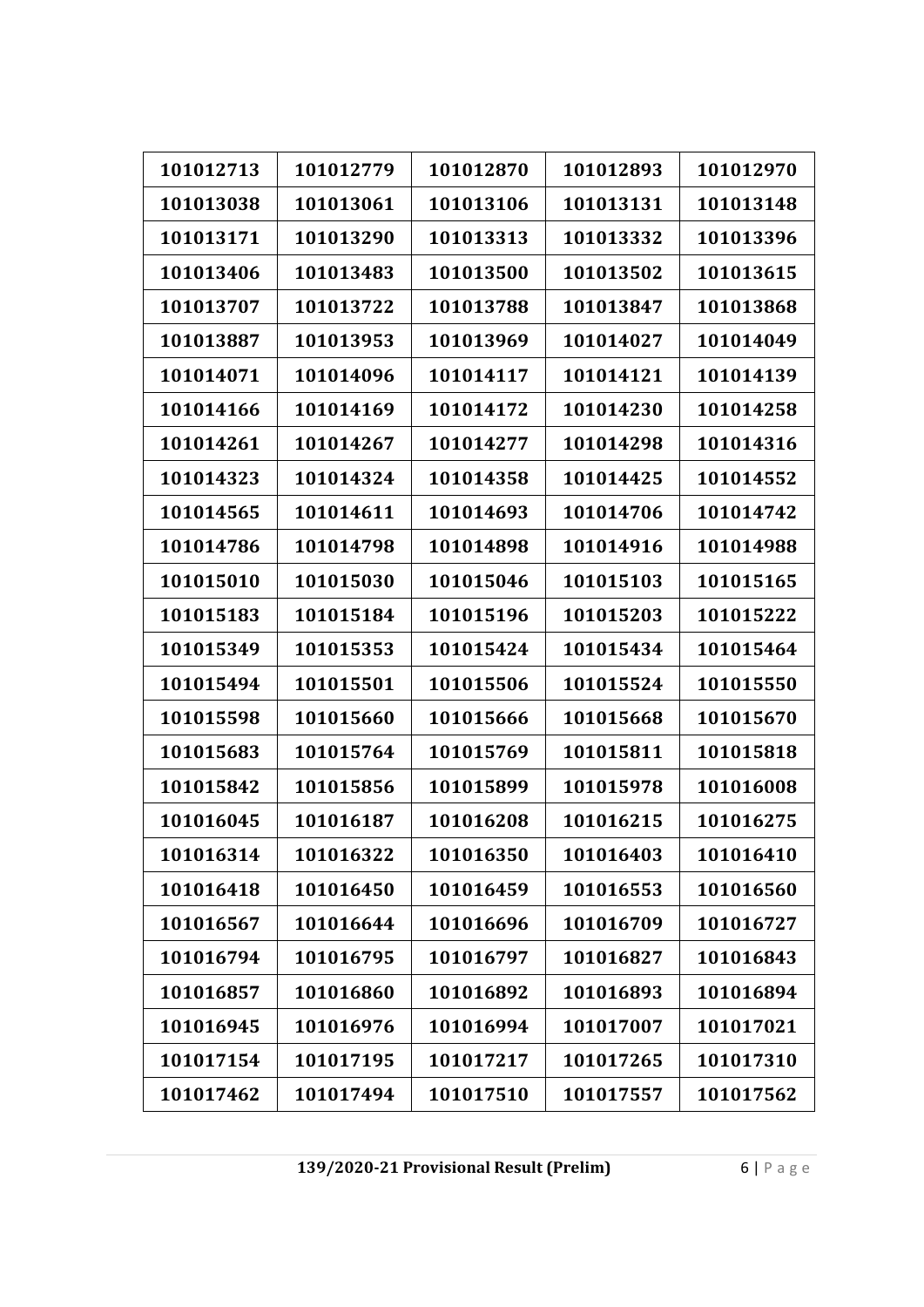| 101017564 | 101017587 | 101017596 | 101017608 | 101017657 |
|-----------|-----------|-----------|-----------|-----------|
| 101017723 | 101017727 | 101017769 | 101017787 | 101017808 |
| 101017892 | 101017934 | 101017956 | 101017985 | 101017989 |
| 101018043 | 101018089 | 101018111 | 101018197 | 101018251 |
| 101018295 | 101018296 | 101018345 | 101018364 | 101018390 |
| 101018415 | 101018510 | 101018526 | 101018600 | 101018627 |
| 101018638 | 101018667 | 101018672 | 101018673 | 101018705 |
| 101018728 | 101018767 | 101018772 | 101018800 | 101018804 |
| 101018830 | 101018855 | 101018919 | 101018934 | 101018950 |
| 101018963 | 101018972 | 101019038 | 101019049 | 101019085 |
| 101019089 | 101019141 | 101019150 | 101019155 | 101019159 |
| 101019175 | 101019206 | 101019209 | 101019236 | 101019350 |
| 101019452 | 101019478 | 101019512 | 101019531 | 101019541 |
| 101019546 | 101019565 | 101019577 | 101019678 | 101019689 |
| 101019708 | 101019739 | 101019773 | 101019829 | 101019851 |
| 101019936 | 101019974 | 101020035 | 101020057 | 101020097 |
| 101020133 | 101020154 | 101020180 | 101020187 | 101020199 |
| 101020201 | 101020242 | 101020320 | 101020396 | 101020416 |
| 101020441 | 101020498 | 101020522 | 101020543 | 101020548 |
| 101020550 | 101020727 | 101020740 | 101020799 | 101020837 |
| 101020889 | 101021026 | 101021118 | 101021119 | 101021212 |
| 101021221 | 101021259 | 101021304 | 101021329 | 101021447 |
| 101021461 | 101021468 | 101021532 | 101021559 | 101021580 |
| 101021619 | 101021627 | 101021666 | 101021667 | 101021755 |
| 101021779 | 101021799 | 101021808 | 101021879 | 101021917 |
| 101021940 | 101021958 | 101022059 | 101022067 | 101022110 |
| 101022233 | 101022246 | 101022255 | 101022268 | 101022286 |
| 101022308 | 101022320 | 101022344 | 101022374 | 101022449 |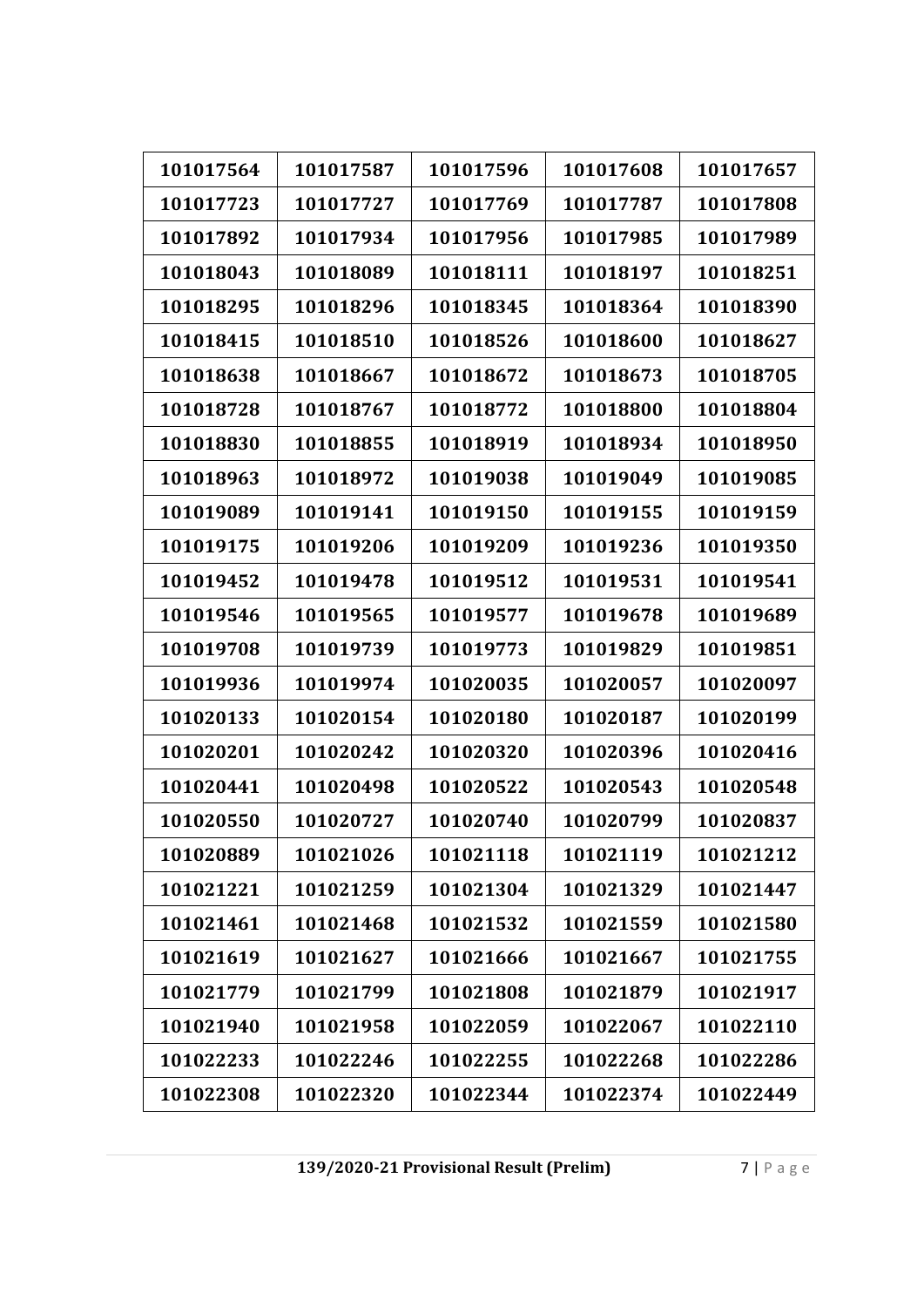| 101022572 | 101022608 | 101022618 | 101022624 | 101022630 |
|-----------|-----------|-----------|-----------|-----------|
| 101022711 | 101022717 | 101022739 | 101022769 | 101022795 |
| 101022820 | 101022858 | 101022888 | 101022942 | 101022973 |
| 101022976 | 101023005 | 101023062 | 101023074 | 101023089 |
| 101023163 | 101023167 | 101023233 | 101023235 | 101023257 |
| 101023278 | 101023286 | 101023332 | 101023370 | 101023377 |
| 101023378 | 101023396 | 101023425 | 101023499 | 101023553 |
| 101023583 | 101023594 | 101023606 | 101023608 | 101023733 |
| 101023780 | 101023807 | 101023855 | 101023881 | 101023941 |
| 101023955 | 101024032 | 101024042 | 101024056 | 101024065 |
| 101024071 | 101024146 | 101024215 | 101024222 | 101024227 |
| 101024414 | 101024536 | 101024552 | 101024616 | 101024689 |
| 101024765 | 101024956 | 101025104 | 101025128 | 101025147 |
| 101025150 | 101025156 | 101025259 | 101025269 | 101025284 |
| 101025379 | 101025445 | 101025450 | 101025495 | 101025552 |
| 101025570 | 101025610 | 101025616 | 101025637 | 101025669 |
| 101025697 | 101025703 | 101025883 | 101025889 | 101025894 |
| 101025916 | 101025974 | 101025981 | 101025998 | 101026012 |
| 101026115 | 101026164 | 101026177 | 101026301 | 101026306 |
| 101026320 | 101026392 | 101026393 | 101026446 | 101026513 |
| 101026577 | 101026581 | 101026594 | 101026602 | 101026774 |
| 101026846 | 101026850 | 101026897 | 101026940 | 101026996 |
| 101027075 | 101027112 | 101027237 | 101027303 | 101027317 |
| 101027356 | 101027362 | 101027373 | 101027430 | 101027433 |
| 101027528 | 101027545 | 101027551 | 101027563 | 101027652 |
| 101027670 | 101027700 | 101027707 | 101027731 | 101027751 |
| 101027782 | 101027852 | 101027871 | 101027913 | 101028017 |
| 101028083 | 101028107 | 101028183 | 101028199 | 101028281 |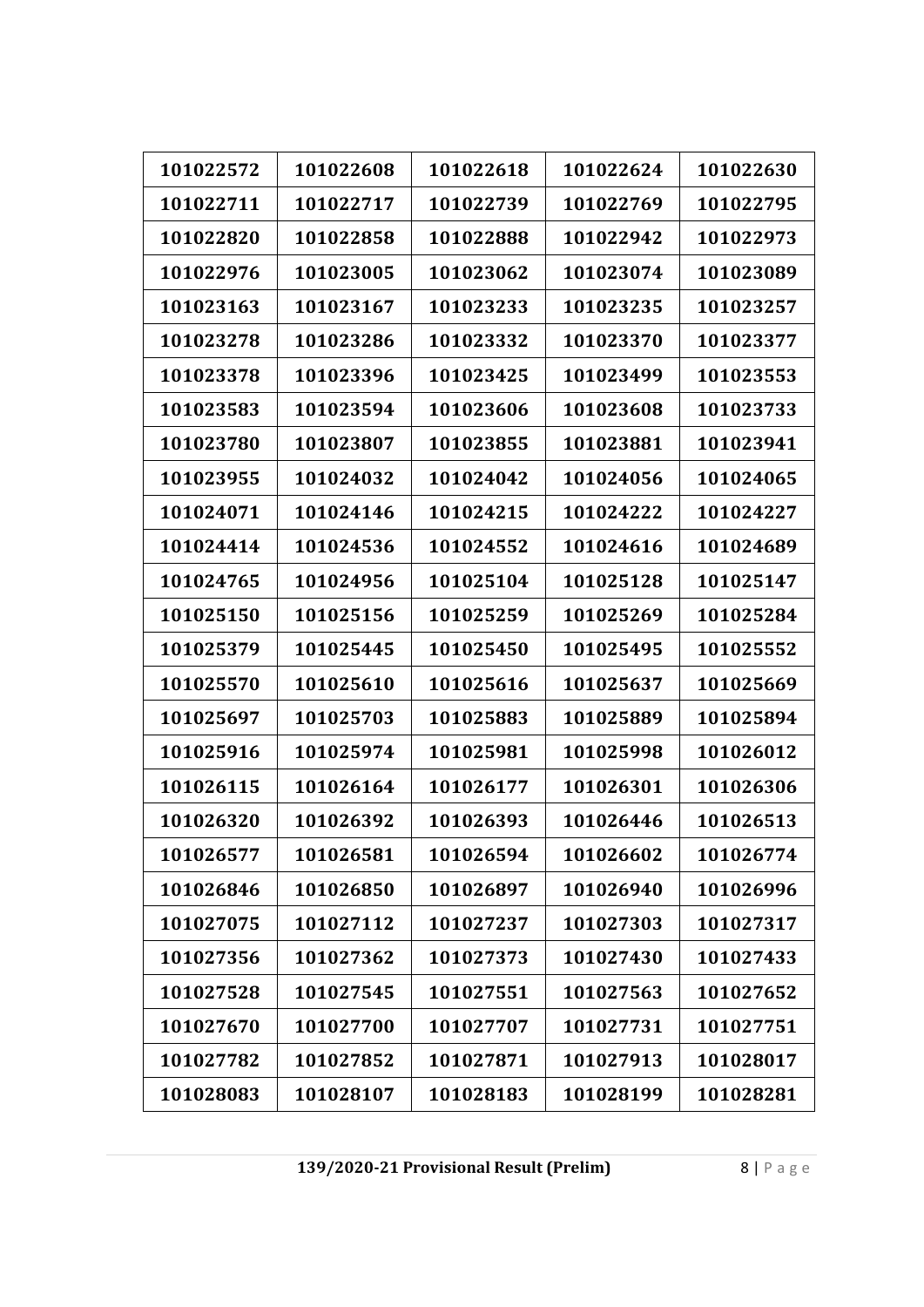| 101028390 | 101028418 | 101028512 | 101028571 | 101028583 |
|-----------|-----------|-----------|-----------|-----------|
| 101028607 | 101028691 | 101028733 | 101028763 | 101028780 |
| 101028851 | 101028911 | 101028925 | 101028937 | 101029011 |
| 101029033 | 101029057 | 101029077 | 101029273 | 101029293 |
| 101029327 | 101029342 | 101029394 | 101029416 | 101029437 |
| 101029452 | 101029457 | 101029486 | 101029572 | 101029578 |
| 101029596 | 101029753 | 101029781 | 101029795 | 101029799 |
| 101029804 | 101029856 | 101029861 | 101029904 | 101029998 |
| 101030045 | 101030068 | 101030095 | 101030127 | 101030159 |
| 101030167 | 101030183 | 101030217 | 101030277 | 101030315 |
| 101030325 | 101030379 | 101030395 | 101030510 | 101030570 |
| 101030630 | 101030788 | 101030792 | 101030797 | 101030830 |
| 101030874 | 101030895 | 101030913 | 101030918 | 101030944 |
| 101030972 | 101030978 | 101031007 | 101031092 | 101031094 |
| 101031111 | 101031140 | 101031169 | 101031171 | 101031210 |
| 101031266 | 101031283 | 101031308 | 101031342 | 101031352 |
| 101031356 | 101031412 | 101031508 | 101031549 | 101031554 |
| 101031591 | 101031656 | 101031699 | 101031712 | 101031738 |
| 101031848 | 101031892 | 101031931 | 101031955 | 101032100 |
| 101032104 | 101032122 | 101032204 | 101032228 | 101032245 |
| 101032252 | 101032273 | 101032289 | 101032298 | 101032312 |
| 101032336 | 101032360 | 101032371 | 101032444 | 101032486 |
| 102032777 | 102032900 | 102032951 | 102032953 | 102033005 |
| 102033020 | 102033112 | 102033241 | 102033312 | 102033324 |
| 102033437 | 102033495 | 102033601 | 102033699 | 102033734 |
| 102033751 | 102033758 | 102033859 | 102033893 | 102033909 |
| 102033942 | 102033983 | 102033991 | 102034009 | 102034018 |
| 102034022 | 102034045 | 102034128 | 102034167 | 102034170 |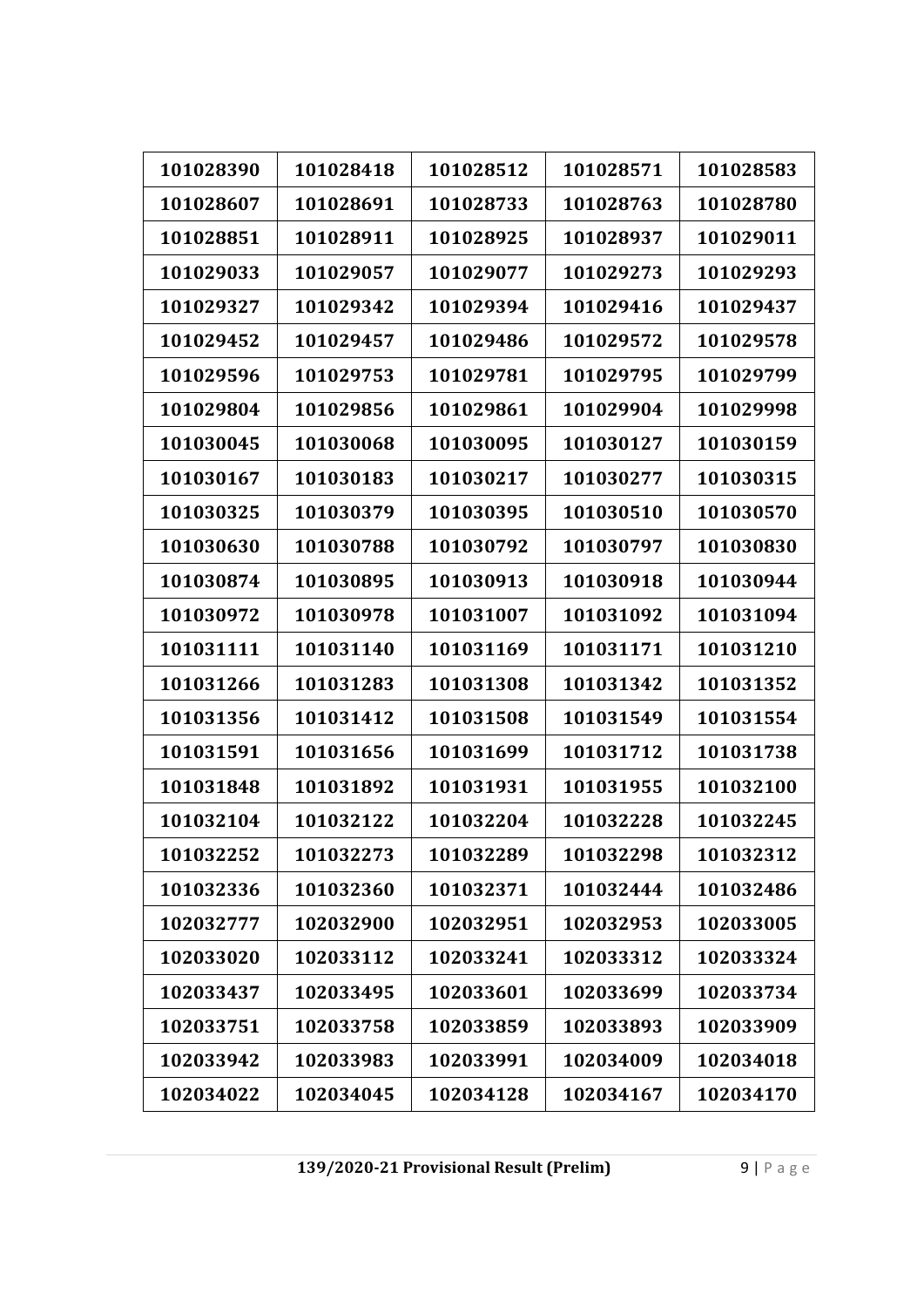| 102034204 | 102034242 | 102034369 | 102034385 | 102034589 |
|-----------|-----------|-----------|-----------|-----------|
| 102034595 | 102034694 | 102034838 | 102034940 | 102035104 |
| 102035105 | 102035127 | 102035174 | 102035179 | 102035189 |
| 102035197 | 102035218 | 102035244 | 102035301 | 102035348 |
| 102035390 | 102035483 | 102035502 | 102035575 | 102035579 |
| 102035595 | 102035649 | 102035657 | 102035659 | 102035667 |
| 102035694 | 102035792 | 102035797 | 102035846 | 102035860 |
| 102035877 | 103035914 | 103036004 | 103036114 | 103036117 |
| 103036137 | 103036144 | 103036179 | 103036576 | 103036682 |
| 103036759 | 103036768 | 103036880 | 103036886 | 103036947 |
| 103036973 | 103037008 | 103037135 | 103037176 | 103037398 |
| 103037517 | 103037605 | 103037884 | 103037973 | 103037990 |
| 103038148 | 103038282 | 103038561 | 103038584 | 103038679 |
| 103038749 | 103038750 | 103038791 | 103038822 | 103038889 |
| 103038897 | 103038914 | 103039120 | 103039149 | 104039319 |
| 104039340 | 104039388 | 104039455 | 104039461 | 104039463 |
| 104039529 | 104039576 | 104039579 | 104039650 | 104039742 |
| 104039906 | 104040008 | 104040107 | 104040151 | 104040408 |
| 104040425 | 104040493 | 104040564 | 104040580 | 104040693 |
| 104040701 | 104040893 | 104040975 | 104041095 | 104041136 |
| 104041428 | 104041504 | 104041510 | 104041594 | 104041636 |
| 104041660 | 104041844 | 104042029 | 104042060 | 104042089 |
| 104042107 | 104042127 | 104042320 | 104042413 | 104042539 |
| 104042652 | 104042745 | 104042850 | 104042943 | 104043124 |
| 104043159 | 104043395 | 104043435 | 104043480 | 104043577 |
| 104043586 | 104043631 | 104043733 | 104043755 | 104043853 |
| 104044037 | 104044354 | 104044507 | 104044819 | 104044957 |
| 104044990 | 104045151 | 105045324 | 105045571 | 105045575 |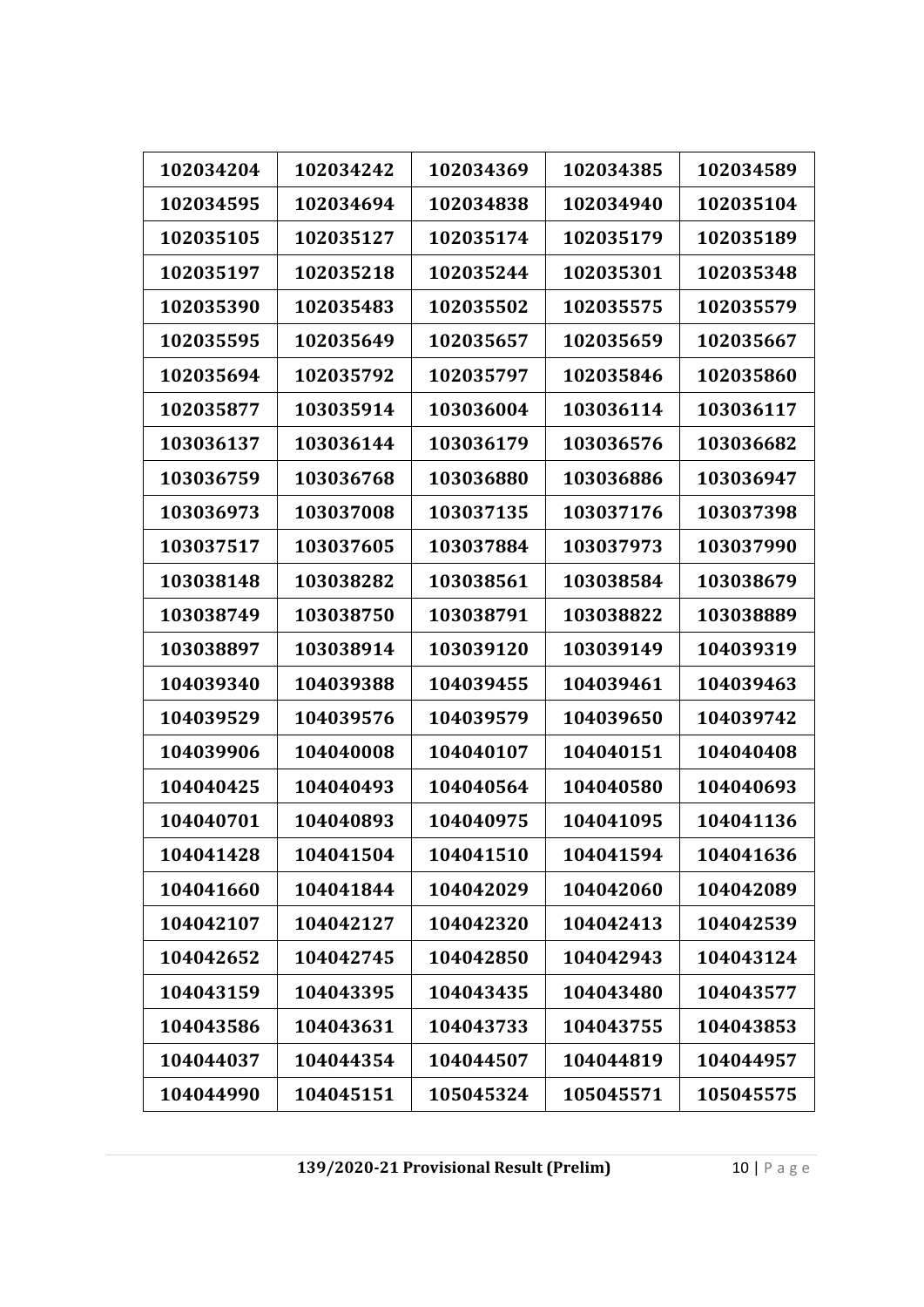| 105045600 |           | 105045651 |           | 105045776 |
|-----------|-----------|-----------|-----------|-----------|
|           | 105045628 |           | 105045662 |           |
| 105045792 | 105045837 | 105045919 | 105045955 | 105046008 |
| 105046039 | 105046042 | 105046084 | 105046147 | 105046494 |
| 105046546 | 105046585 | 105046741 | 105046752 | 105046918 |
| 105046978 | 105047081 | 105047088 | 105047176 | 105047248 |
| 105047256 | 105047342 | 105047450 | 105047611 | 106047746 |
| 106047747 | 106047766 | 106047772 | 106047786 | 106047814 |
| 106047822 | 106047854 | 106047926 | 106048142 | 106048234 |
| 106048237 | 106048248 | 106048350 | 106048393 | 106048420 |
| 106048506 | 106048520 | 106048567 | 106048577 | 106048593 |
| 106048602 | 106048612 | 106048651 | 106048704 | 106048708 |
| 106048723 | 106048781 | 106048818 | 106048835 | 106048976 |
| 106049091 | 106049119 | 106049213 | 106049271 | 106049360 |
| 106049366 | 106049428 | 106049467 | 106049502 | 106049513 |
| 106049535 | 106049544 | 106049558 | 106049638 | 106049649 |
| 106049814 | 106049843 | 106049849 | 106049851 | 106049853 |
| 106049975 | 106049979 | 106049982 | 106049984 | 106050002 |
| 106050082 | 106050244 | 106050250 | 106050267 | 106050291 |
| 106050320 | 106050392 | 106050414 | 106050419 | 106050429 |
| 106050460 | 106050474 | 106050529 | 106050536 | 106050545 |
| 106050577 | 106050626 | 106050723 | 106050743 | 106050791 |
| 106050820 | 106050971 | 106051028 | 106051033 | 106051042 |
| 106051062 | 106051076 | 106051096 | 106051113 | 106051119 |
| 106051121 | 106051212 | 106051252 | 106051342 | 106051350 |
| 106051366 | 106051385 | 106051440 | 106051486 | 106051649 |
| 106051650 | 106051702 | 106051757 | 106051775 | 106051779 |
| 106051806 | 106051811 | 106051823 | 106052037 | 106052038 |
| 106052056 | 106052065 | 106052154 | 106052158 | 106052164 |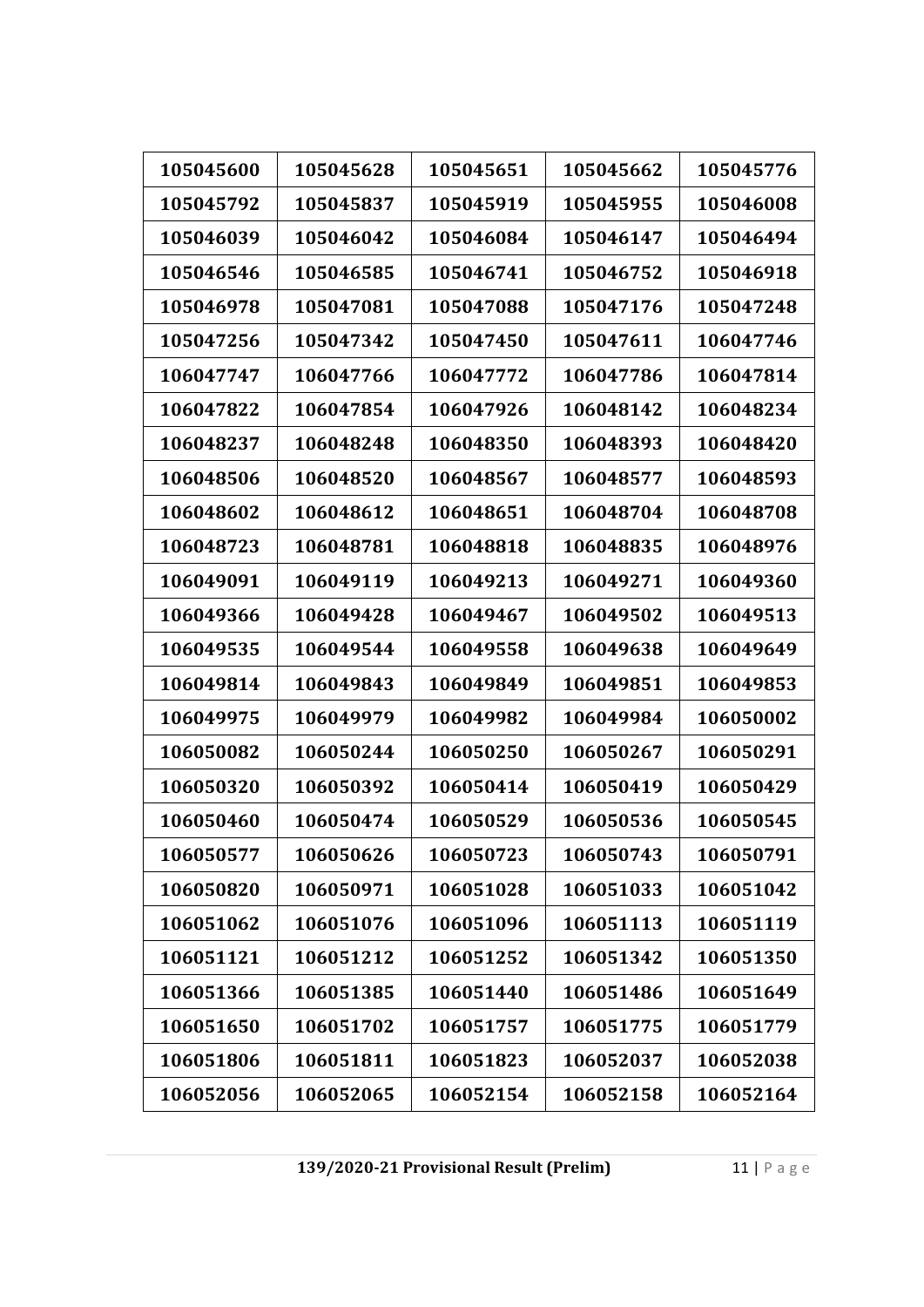| 106052175 | 106052208 | 106052235 | 106052242 | 106052285 |
|-----------|-----------|-----------|-----------|-----------|
| 106052288 | 106052300 | 106052305 | 106052312 | 106052408 |
| 106052417 | 106052438 | 106052461 | 106052509 | 106052542 |
| 106052561 | 106052578 | 106052593 | 106052608 | 106052634 |
| 106052646 | 106052783 | 106052816 | 106052835 | 106052861 |
| 106052866 | 106052887 | 106052961 | 106052978 | 106053082 |
| 106053086 | 106053124 | 106053166 | 106053239 | 106053251 |
| 106053264 | 106053268 | 106053291 | 106053295 | 106053363 |
| 106053400 | 106053420 | 106053446 | 106053496 | 106053552 |
| 106053645 | 106053663 | 106053667 | 106053701 | 106053728 |
| 106053771 | 106053797 | 106053890 | 106053953 | 106054007 |
| 106054026 | 106054084 | 106054110 | 106054130 | 106054183 |
| 106054191 | 106054218 | 106054253 | 106054259 | 106054275 |
| 106054290 | 106054349 | 106054369 | 106054375 | 106054431 |
| 106054472 | 106054510 | 106054513 | 106054571 | 106054598 |
| 106054731 | 106054874 | 106054973 | 106054983 | 106054991 |
| 106055031 | 106055049 | 106055065 | 106055068 | 106055094 |
| 106055100 | 106055122 | 106055166 | 106055172 | 106055206 |
| 106055263 | 106055268 | 106055318 | 106055364 | 106055399 |
| 106055407 | 106055418 | 106055475 | 106055593 | 106055603 |
| 106055674 | 106055678 | 106055696 | 106055699 | 106055708 |
| 106055764 | 106055794 | 106055869 | 106055924 | 106055975 |
| 106056142 | 106056246 | 106056312 | 106056358 | 106056456 |
| 106056551 | 106056552 | 106056580 | 106056596 | 106056673 |
| 106056775 | 106056846 | 106056918 | 106056931 | 106056979 |
| 106057074 | 106057137 | 106057150 | 106057171 | 106057204 |
| 106057235 | 106057250 | 106057314 | 106057409 | 106057508 |
| 106057509 | 106057544 | 106057639 | 106057649 | 106057725 |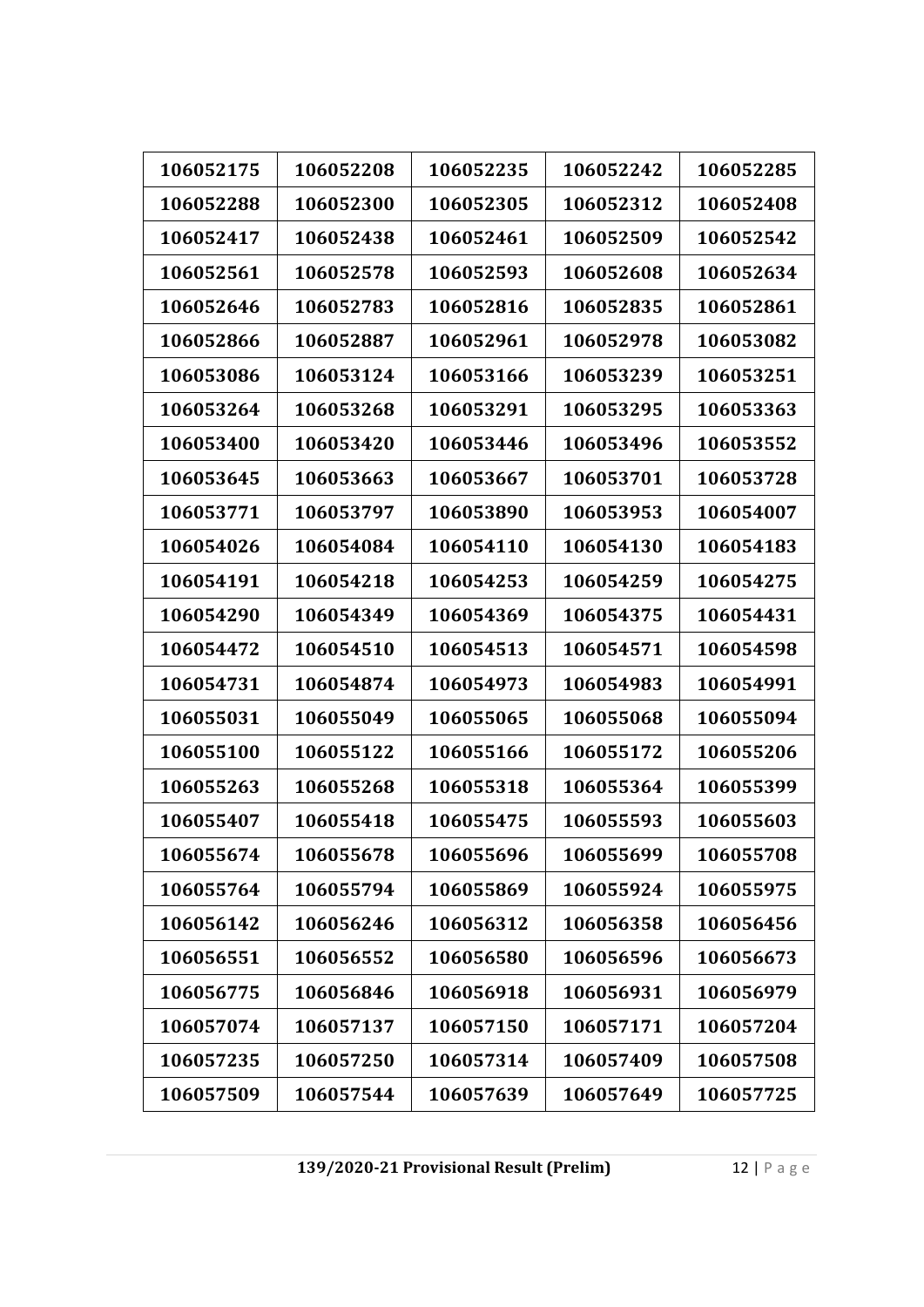| 106057777 | 106057810 | 106057827 | 106057833 | 106058066 |
|-----------|-----------|-----------|-----------|-----------|
| 106058074 | 106058085 | 106058152 | 106058192 | 106058196 |
| 106058239 | 106058303 | 106058397 | 106058436 | 106058511 |
| 106058516 | 106058570 | 106058626 | 106058652 | 106058681 |
| 106058748 | 106058777 | 106058803 | 106058849 | 106058933 |
| 106058981 | 106058988 | 106059009 | 106059047 | 106059111 |
| 106059118 | 106059134 | 106059146 | 106059163 | 106059194 |
| 106059268 | 106059284 | 106059588 | 106059646 | 106059729 |
| 106059740 | 106059761 | 106059887 | 106059916 | 106059932 |
| 106059977 | 106059992 | 106060010 | 106060079 | 106060085 |
| 106060112 | 106060122 | 106060164 | 106060270 | 106060274 |
| 106060328 | 107060426 | 107060495 | 107060677 | 107060698 |
| 107060709 | 107060729 | 107060756 | 107060773 | 107060801 |
| 107060846 | 107061061 | 107061103 | 107061104 | 107061113 |
| 107061119 | 107061124 | 107061157 | 107061170 | 107061416 |
| 107061445 | 107061663 | 107061711 | 107061806 | 107061895 |
| 107061910 | 107062082 | 107062344 | 107062421 | 107062593 |
| 107062654 | 107062797 | 107062879 | 107063153 | 107063251 |
| 107063290 | 107063309 | 107063447 | 107063511 | 107063536 |
| 107063550 | 107063555 | 107063585 | 107063695 | 107063761 |
| 107063772 | 107063818 | 107064022 | 107064037 | 107064189 |
| 107064254 | 107064340 | 107064446 | 107064447 | 107064450 |
| 107064571 | 107064579 | 107064649 | 107064680 | 107064735 |
| 107064738 | 107064953 | 107065060 | 107065230 | 107065232 |
| 107065233 | 107065238 | 107065322 | 107065472 | 107065494 |
| 107065537 | 107065550 | 107065564 | 107065612 | 107066016 |
| 107066059 | 107066131 | 107066167 | 107066205 | 107066246 |
| 107066354 | 107066463 | 107066578 | 107066714 | 107066844 |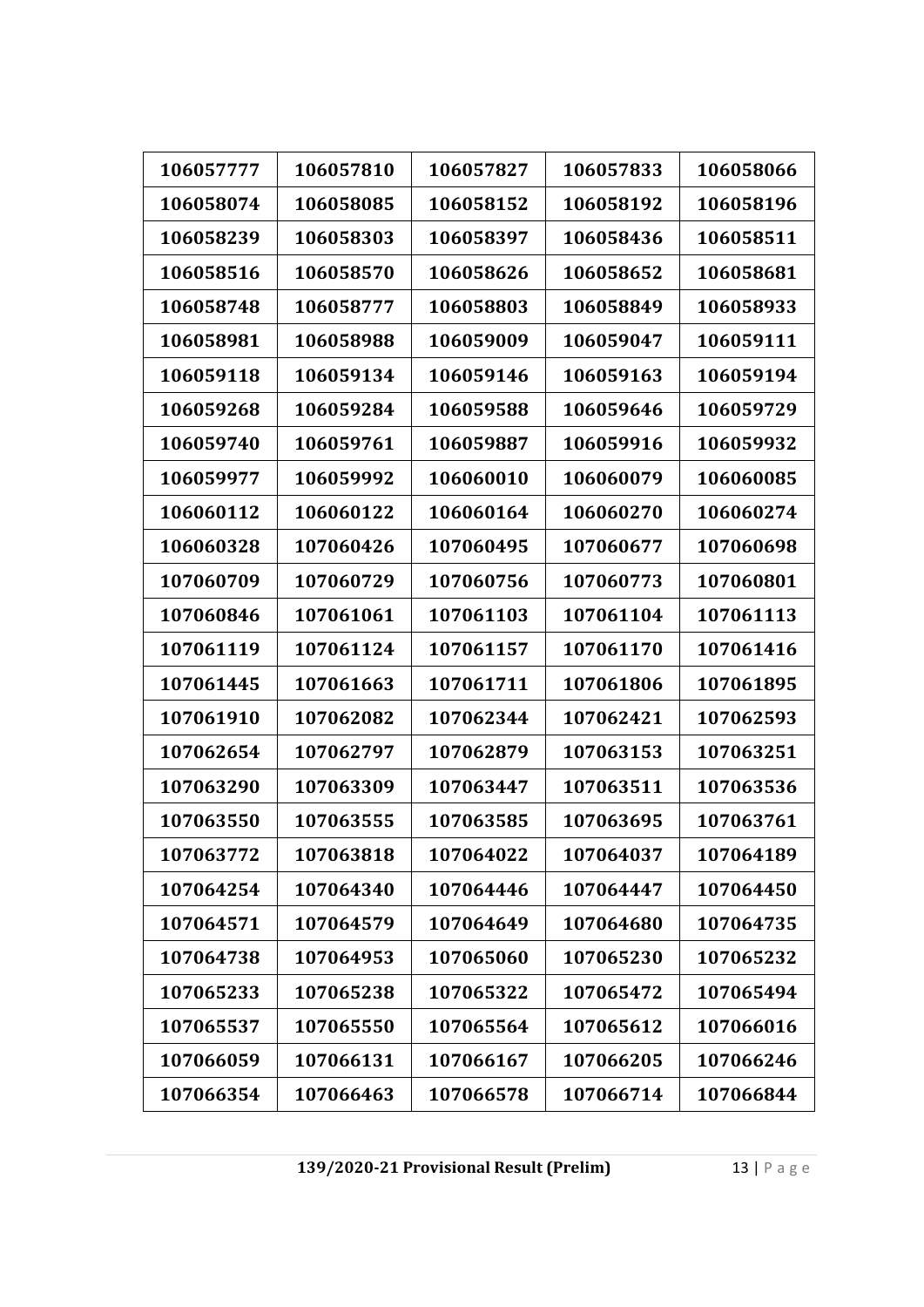| 107066856 | 107066884 | 107066902 | 107067030 | 107067177 |
|-----------|-----------|-----------|-----------|-----------|
| 107067189 | 107067279 | 107067317 | 107067438 | 107067516 |
| 107067522 | 107067564 | 107067603 | 107067606 | 107067624 |
| 107067842 | 107068015 | 107068093 | 107068125 | 107068177 |
| 107068271 | 107068373 | 107068785 | 107068860 | 107068894 |
| 107069018 | 107069189 | 107069267 | 107069303 | 107069379 |
| 107069387 | 107069425 | 107069601 | 107069682 | 107069811 |
| 107070061 | 107070073 | 107070272 | 107070640 | 107070755 |
| 107071053 | 107071135 | 107071357 | 107071399 | 107071421 |
| 107071449 | 107071451 | 107071724 | 107071736 | 107071795 |
| 107072001 | 107072229 | 107072464 | 107072476 | 107072480 |
| 107072500 | 107072541 | 107072596 | 107072631 | 107072666 |
| 107072679 | 107072971 | 107073133 | 107073157 | 107073312 |
| 107073323 | 107073412 | 107073934 | 107073974 | 107073986 |
| 107073987 | 107074067 | 107074195 | 107074264 | 107074378 |
| 107074392 | 107074927 | 107074933 | 107074971 | 107075043 |
| 107075144 | 107075177 | 107075212 | 107075479 | 107075587 |
| 107075596 | 107075657 | 107075696 | 107075762 | 107075834 |
| 107075847 | 107075955 | 107075972 | 107076013 | 107076181 |
| 107076259 | 107076351 | 107076355 | 107076425 | 107076496 |
| 107076674 | 107076765 | 107076808 | 107076896 | 107076912 |
| 107076963 | 107077035 | 107077504 | 107077704 | 107077826 |
| 107077827 | 107078030 | 107078091 | 107078158 | 107078239 |
| 107078259 | 107078306 | 107078334 | 107078406 | 107078526 |
| 108078630 | 108078837 | 108078880 | 108078886 | 108078913 |
| 108078957 | 108078993 | 108078997 | 108079000 | 108079033 |
| 108079072 | 108079124 | 108079197 | 108079228 | 108079256 |
| 108079270 | 108079373 | 108079401 | 108079408 | 108079647 |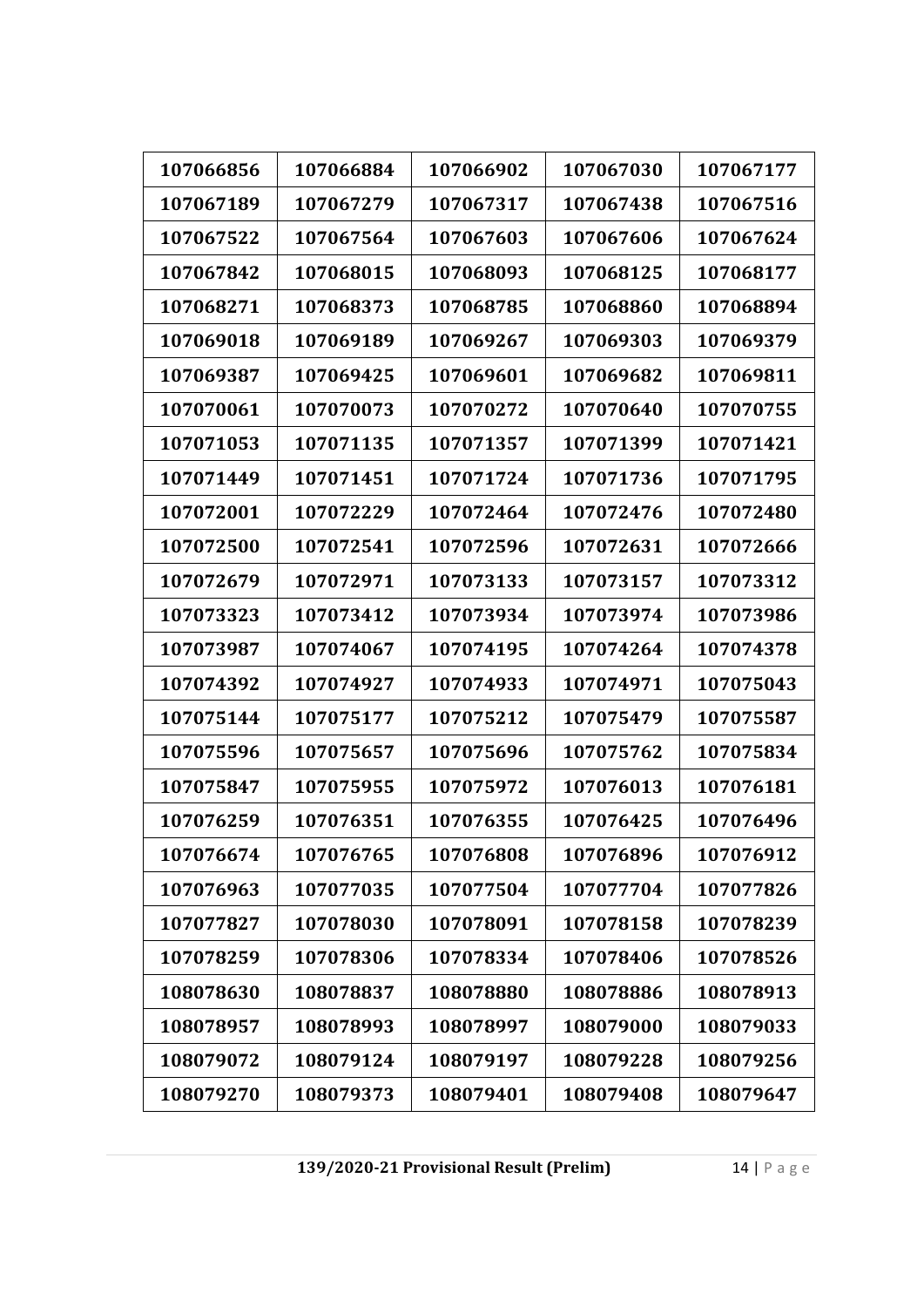| 108079715 | 108079779 | 108079856 | 108079981 | 108079988 |
|-----------|-----------|-----------|-----------|-----------|
| 108080030 | 108080051 | 108080130 | 108080141 | 108080214 |
| 108080220 | 108080247 | 108080315 | 108080316 | 108080379 |
| 108080385 | 108080420 | 108080422 | 108080579 | 108080588 |
| 108080747 | 108080757 | 108080759 | 108080774 | 108080822 |
| 108080911 | 108080967 | 108080982 | 108081047 | 108081210 |
| 108081257 | 108081358 | 108081382 | 108081443 | 108081447 |
| 108081491 | 109081848 | 109081969 | 109082261 | 109083099 |
| 109083135 | 109083182 | 110083657 | 110084396 | 110084486 |
| 110084542 | 110084820 | 110085492 | 110085517 | 110085536 |
| 110085550 | 110085571 | 110085917 | 110086218 | 110086260 |
| 110086300 | 110086334 | 110086538 | 110086632 | 110086976 |
| 110087042 | 110087052 | 110087462 | 110088128 | 110088288 |
| 110088389 | 110088557 | 110088800 | 110088825 | 110088901 |
| 110088956 | 110088980 | 110089049 | 110089104 | 110089304 |
| 110089575 | 111089974 | 111090198 | 111090471 | 111090845 |
| 112091247 | 112091302 | 112091345 | 112091370 | 112091433 |
| 112091485 | 112091549 | 112091601 | 112091636 | 112091654 |
| 112091826 | 112091901 | 112092019 | 112092033 | 112092058 |
| 112092094 | 112092134 | 112092487 | 112092534 | 112092557 |
| 112092735 | 112092779 | 113092822 | 113092849 | 113092850 |
| 113092862 | 113092886 | 113092912 | 113092979 | 113092996 |
| 113093025 | 113093053 | 113093058 | 113093060 | 113093066 |
| 113093067 | 113093070 | 113093096 | 113093100 | 113093160 |
| 113093169 | 113093173 | 113093214 | 113093239 | 113093263 |
| 113093302 | 113093318 | 113093324 | 113093354 | 113093361 |
| 113093367 | 113093418 | 113093428 | 113093447 | 113093460 |
| 113093476 | 113093499 | 113093502 | 113093506 | 113093510 |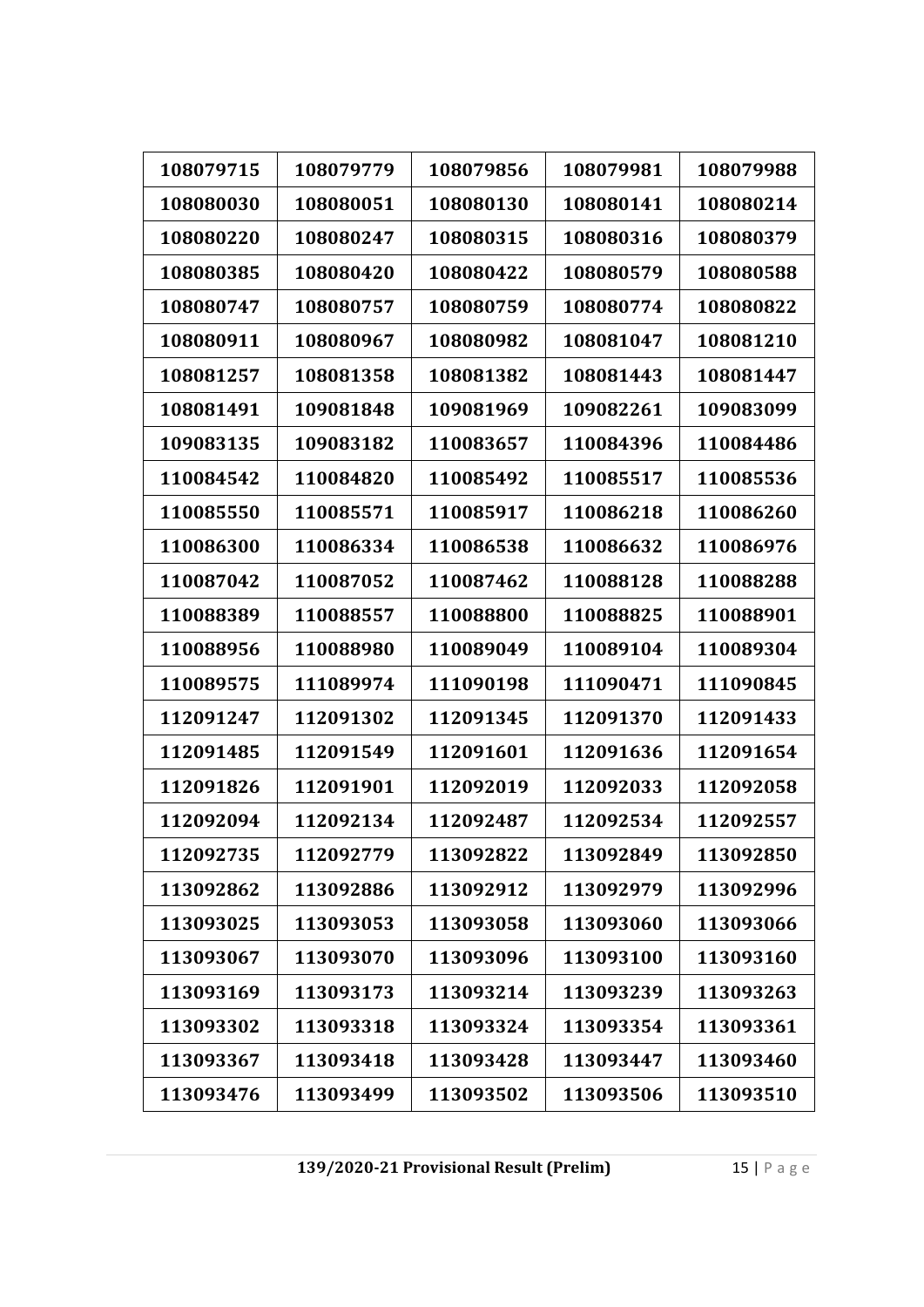| 113093531 | 113093535 | 113093592 | 113093628 | 113093712 |
|-----------|-----------|-----------|-----------|-----------|
| 113093722 | 113093726 | 113093738 | 113093744 | 113093746 |
| 113093799 | 113093803 | 113093925 | 113093928 | 113093947 |
| 113093992 | 113094018 | 113094035 | 113094055 | 113094059 |
| 113094080 | 113094121 | 113094124 | 113094152 | 113094155 |
| 113094176 | 113094226 | 113094249 | 113094279 | 113094280 |
| 113094342 | 113094381 | 113094396 | 113094405 | 113094423 |
| 113094440 | 113094446 | 113094453 | 113094458 | 113094498 |
| 113094501 | 113094547 | 113094553 | 113094556 | 113094561 |
| 113094571 | 113094572 | 113094696 | 113094708 | 113094761 |
| 113094769 | 113094786 | 113094813 | 113094870 | 113094885 |
| 113094919 | 113094961 | 113094985 | 113095020 | 113095032 |
| 113095079 | 113095122 | 113095123 | 113095193 | 113095200 |
| 113095211 | 113095223 | 113095255 | 113095258 | 113095266 |
| 113095271 | 113095298 | 113095354 | 113095382 | 113095386 |
| 113095389 | 113095479 | 113095490 | 113095513 | 113095549 |
| 113095550 | 113095558 | 113095562 | 113095572 | 113095623 |
| 113095632 | 113095648 | 113095667 | 113095673 | 113095690 |
| 113095744 | 113095758 | 113095791 | 113095818 | 113095826 |
| 113095836 | 113095845 | 113095863 | 113095878 | 113095914 |
| 113095947 | 113096026 | 113096082 | 113096124 | 113096128 |
| 113096134 | 113096167 | 113096179 | 113096203 | 113096216 |
| 113096237 | 113096250 | 113096266 | 113096269 | 113096313 |
| 113096321 | 113096332 | 113096374 | 113096381 | 113096417 |
| 113096462 | 113096488 | 113096506 | 113096529 | 113096551 |
| 113096554 | 113096563 | 113096564 | 113096576 | 113096586 |
| 113096596 | 113096608 | 113096631 | 113096632 | 113096638 |
| 113096639 | 113096651 | 113096661 | 113096686 | 113096696 |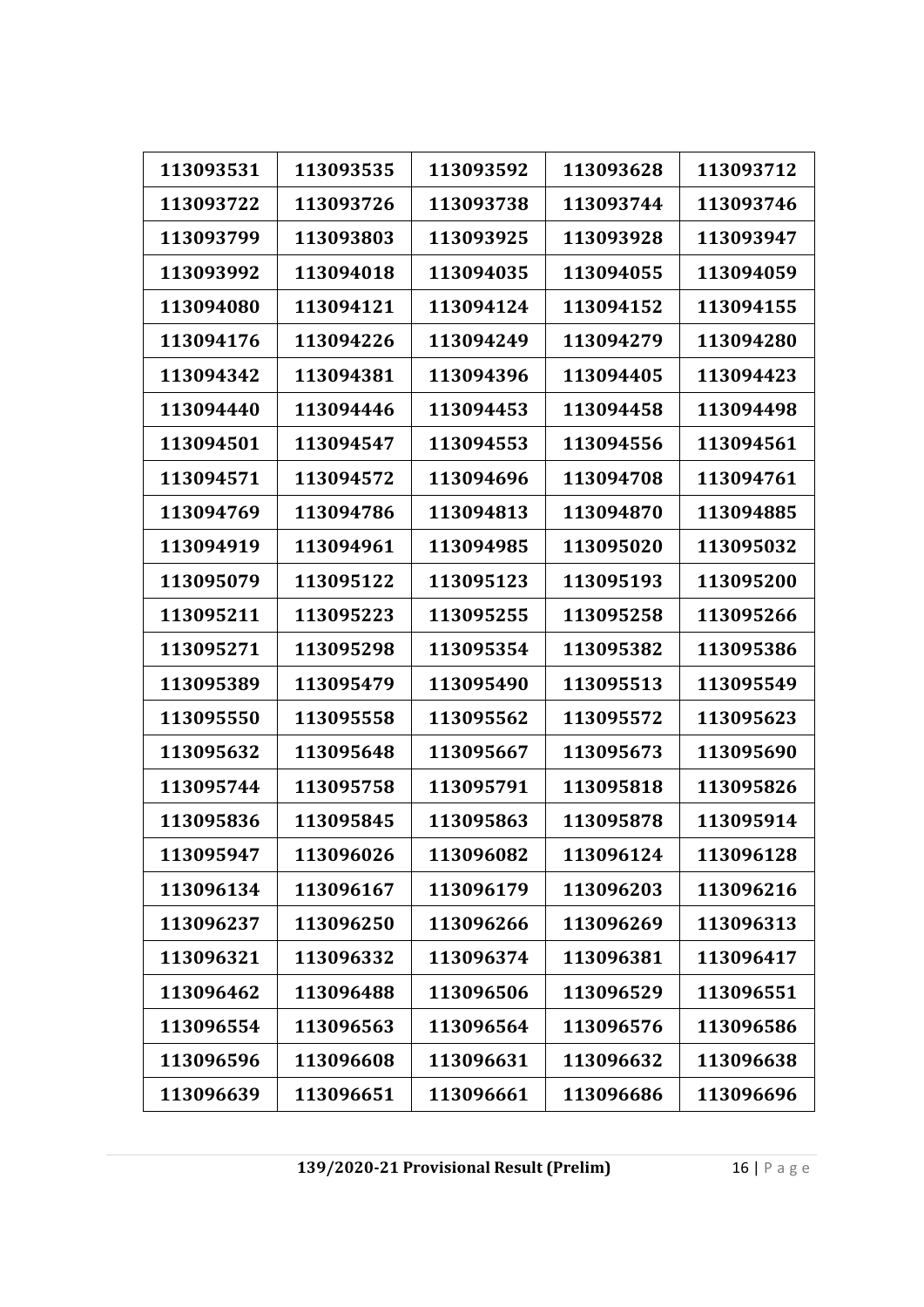| 113096715 | 113096752 | 113096755 | 113096773 | 113096778 |
|-----------|-----------|-----------|-----------|-----------|
| 113096826 | 113096834 | 113096856 | 113096887 | 113096905 |
| 113096929 | 113096947 | 113096953 | 113096962 | 113096966 |
| 113097005 | 113097008 | 113097011 | 113097017 | 113097057 |
| 113097064 | 113097128 | 113097153 | 113097222 | 113097236 |
| 113097241 | 113097259 | 113097262 | 113097289 | 113097308 |
| 113097323 | 113097329 | 113097344 | 113097362 | 113097450 |
| 113097466 | 113097471 | 113097475 | 113097534 | 113097581 |
| 113097593 | 113097595 | 113097609 | 113097629 | 113097656 |
| 113097679 | 113097702 | 113097705 | 113097709 | 113097763 |
| 113097785 | 113097786 | 113097791 | 113097871 | 113097891 |
| 113097931 | 113097936 | 113097955 | 113098011 | 113098017 |
| 113098046 | 113098049 | 113098081 | 113098094 | 113098137 |
| 113098150 | 113098158 | 113098224 | 113098251 | 113098284 |
| 113098358 | 113098359 | 113098459 | 113098554 | 113098566 |
| 113098580 | 113098597 | 113098628 | 113098659 | 113098667 |
| 113098688 | 113098710 | 113098746 | 113098766 | 113098813 |
| 113098820 | 113098823 | 113098835 | 113098837 | 113098844 |
| 113098930 | 113098941 | 113098957 | 113098970 | 113099015 |
| 113099032 | 113099061 | 113099079 | 113099137 | 113099152 |
| 113099169 | 113099199 | 113099209 | 113099231 | 113099241 |
| 113099289 | 113099294 | 113099313 | 113099320 | 113099326 |
| 113099331 | 113099357 | 113099381 | 113099508 | 113099552 |
| 113099568 | 113099685 | 113099731 | 113099736 | 113099746 |
| 113099747 | 113099752 | 113099772 | 113099774 | 113099793 |
| 113099796 | 113099797 | 113099840 | 113099841 | 113099862 |
| 113099872 | 113099877 | 113099961 | 113099978 | 113100011 |
| 113100028 | 113100034 | 113100039 | 113100041 | 113100066 |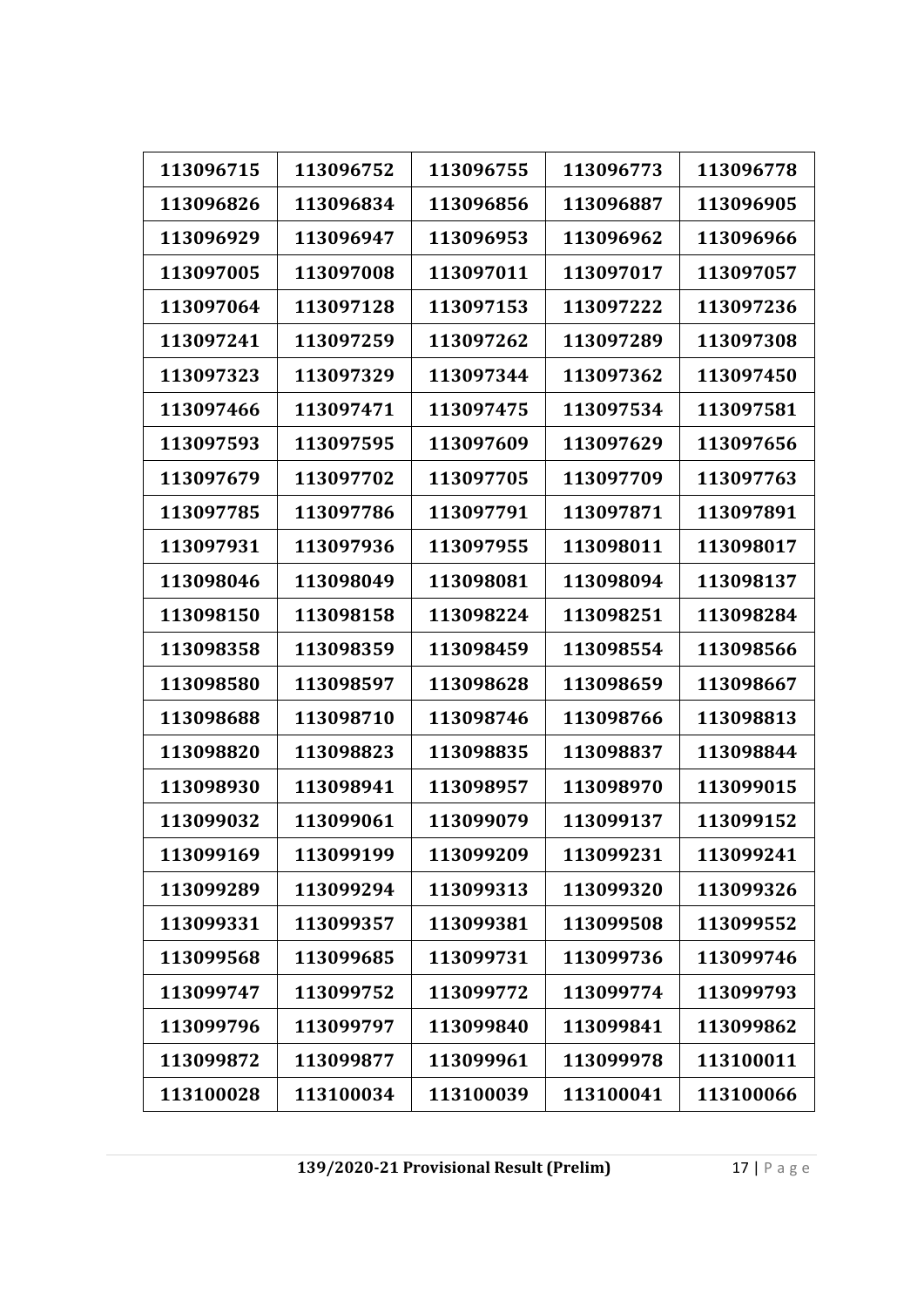| 113100070 | 113100072 | 113100081 | 113100084 | 113100137 |
|-----------|-----------|-----------|-----------|-----------|
| 113100141 | 113100165 | 113100175 | 113100203 | 113100206 |
| 113100218 | 113100236 | 113100238 | 113100295 | 113100303 |
| 113100347 | 113100363 | 113100365 | 113100366 | 113100407 |
| 113100426 | 113100456 | 113100479 | 113100487 | 113100521 |
| 113100531 | 113100534 | 113100539 | 113100543 | 113100561 |
| 113100576 | 113100634 | 113100637 | 113100645 | 113100649 |
| 113100654 | 113100696 | 113100712 | 113100718 | 113100723 |
| 113100744 | 113100758 | 113100767 | 113100792 | 113100844 |
| 113100905 | 113100935 | 113100948 | 113100980 | 113100987 |
| 113101006 | 113101009 | 113101014 | 113101053 | 113101059 |
| 113101072 | 113101076 | 113101091 | 113101110 | 113101124 |
| 113101130 | 113101177 | 113101182 | 113101185 | 113101197 |
| 113101221 | 113101225 | 113101231 | 113101279 | 113101329 |
| 113101397 | 113101415 | 113101479 | 113101481 | 113101492 |
| 113101556 | 113101616 | 113101639 | 113101650 | 113101652 |
| 113101664 | 113101670 | 113101714 | 113101716 | 113101746 |
| 113101779 | 113101789 | 113101792 | 113101801 | 113101809 |
| 113101876 | 113101934 | 113101941 | 113101973 | 113101994 |
| 113102024 | 113102082 | 113102096 | 113102117 | 113102129 |
| 113102140 | 113102153 | 113102173 | 113102223 | 113102242 |
| 113102247 | 113102263 | 113102284 | 113102314 | 113102355 |
| 113102382 | 113102431 | 113102515 | 113102519 | 113102531 |
| 113102561 | 113102564 | 113102575 | 113102577 | 113102591 |
| 113102607 | 113102619 | 113102642 | 113102644 | 113102653 |
| 113102655 | 113102696 | 113102743 | 113102748 | 113102767 |
| 113102819 | 113102841 | 113102878 | 113102880 | 113102910 |
| 113102946 | 113102952 | 113102954 | 113102973 | 113102989 |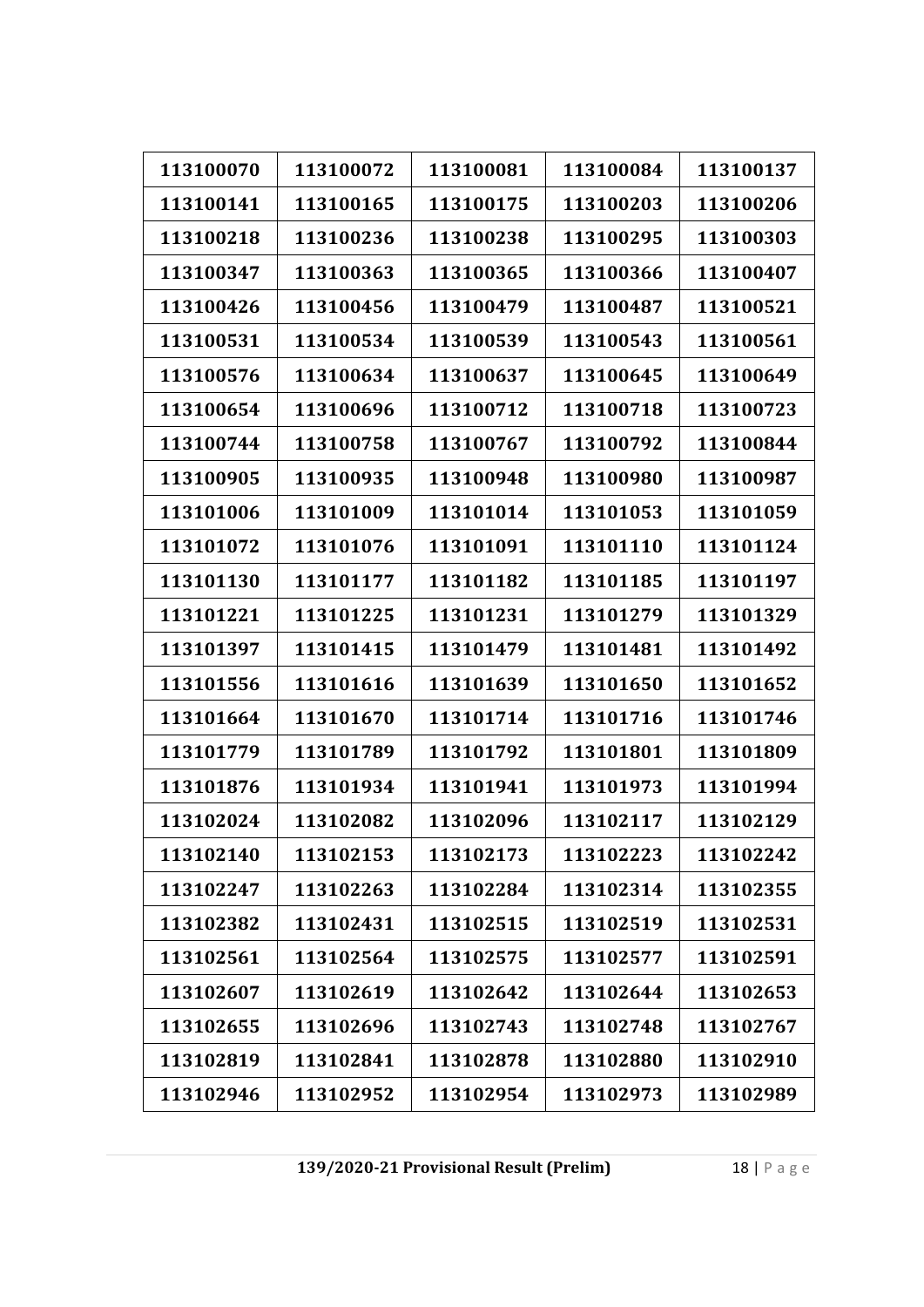| 113102999 | 113103032 | 113103041 | 113103044 | 113103071 |
|-----------|-----------|-----------|-----------|-----------|
| 113103094 | 113103143 | 113103145 | 113103160 | 113103167 |
| 113103182 | 113103185 | 113103201 | 113103212 | 113103227 |
| 113103233 | 113103259 | 113103263 | 113103270 | 113103273 |
| 113103279 | 113103281 | 113103282 | 113103297 | 113103304 |
| 113103348 | 113103351 | 113103393 | 113103396 | 113103400 |
| 113103451 | 113103457 | 113103505 | 113103525 | 113103589 |
| 113103614 | 113103617 | 113103619 | 113103630 | 113103652 |
| 113103654 | 113103809 | 113103842 | 113103854 | 113103862 |
| 113103868 | 113103880 | 113103882 | 113103947 | 113104018 |
| 113104028 | 113104041 | 113104118 | 113104147 | 113104194 |
| 113104201 | 113104213 | 113104231 | 113104256 | 113104322 |
| 113104362 | 113104380 | 113104387 | 113104400 | 113104415 |
| 113104429 | 113104433 | 113104457 | 113104465 | 113104479 |
| 113104534 | 113104597 | 113104602 | 113104621 | 113104659 |
| 113104661 | 113104686 | 113104697 | 113104731 | 113104739 |
| 113104766 | 113104814 | 113104857 | 113104867 | 113104870 |
| 113104871 | 113104877 | 113104917 | 113104944 | 113104974 |
| 113105028 | 113105048 | 113105049 | 113105065 | 113105069 |
| 113105094 | 113105108 | 113105109 | 113105111 | 113105122 |
| 113105131 | 113105147 | 113105157 | 113105169 | 113105184 |
| 113105185 | 113105187 | 113105204 | 113105205 | 113105250 |
| 113105267 | 113105292 | 113105303 | 113105329 | 113105354 |
| 113105368 | 113105398 | 113105423 | 113105440 | 113105451 |
| 113105476 | 113105517 | 113105531 | 113105552 | 113105555 |
| 113105572 | 113105681 | 113105718 | 113105740 | 113105767 |
| 113105769 | 113105828 | 113105842 | 113105850 | 113105862 |
| 113105884 | 113105910 | 113105934 | 113105993 | 113105995 |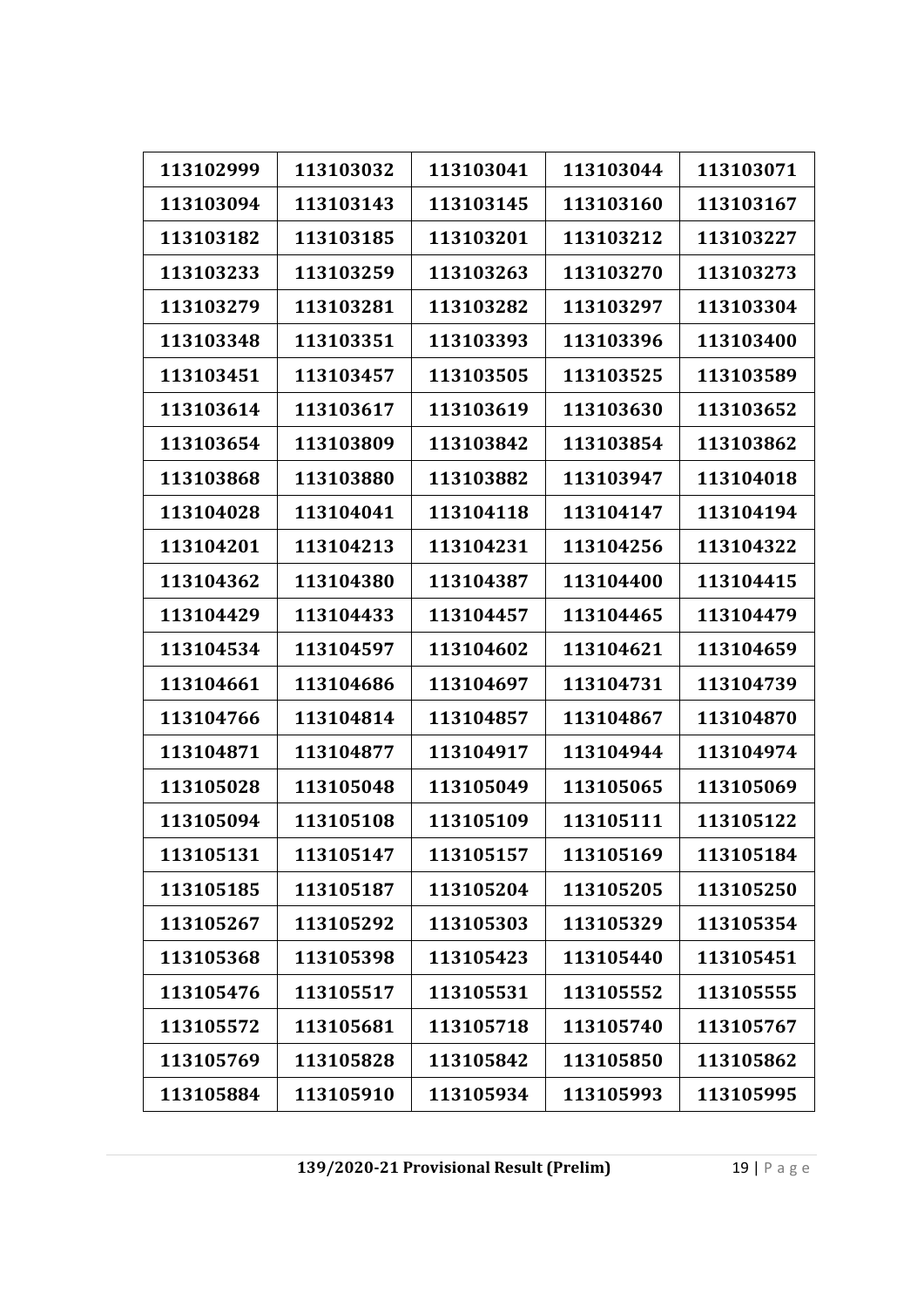| 113106010 | 113106055 | 113106064 | 113106074 | 113106116 |
|-----------|-----------|-----------|-----------|-----------|
| 113106120 | 113106158 | 113106164 | 113106173 | 113106181 |
| 113106198 | 113106225 | 113106238 | 113106265 | 113106266 |
|           |           |           |           |           |
| 113106270 | 113106273 | 113106301 | 113106304 | 113106351 |
| 113106381 | 113106386 | 113106389 | 113106397 | 113106407 |
| 113106415 | 113106457 | 113106479 | 113106495 | 113106501 |
| 113106549 | 113106565 | 113106634 | 113106648 | 113106652 |
| 113106656 | 113106666 | 113106671 | 113106693 | 113106700 |
| 113106706 | 113106736 | 113106763 | 113106767 | 113106774 |
| 113106793 | 113106800 | 113106813 | 113106839 | 114106865 |
| 114107172 | 114107224 | 114107227 | 114107244 | 114107382 |
| 114107391 | 114107621 | 114107636 | 114107656 | 114107673 |
| 114107841 | 114107851 | 114107854 | 114107861 | 114107869 |
| 114107893 | 114107957 | 114107963 | 114107997 | 114108046 |
| 114108072 | 114108151 | 114108219 | 114108289 | 114108339 |
| 114108427 | 114108621 | 114108644 | 114108658 | 114108723 |
| 114108745 | 114108776 | 114108834 | 114108846 | 114108877 |
| 114108914 | 114108977 | 114108983 | 114109072 | 114109075 |
| 114109082 | 114109103 | 114109196 | 114109198 | 114109219 |
| 114109268 | 114109300 | 114109351 | 114109437 | 114109460 |
| 114109461 | 114109553 | 114109628 | 114109654 | 114109773 |
| 114109829 | 114109888 | 114110036 | 114110118 | 114110142 |
| 114110150 | 114110194 | 114110240 | 114110261 | 114110278 |
| 114110290 | 114110302 | 114110337 | 114110339 | 114110505 |
| 114110508 | 114110520 | 114110522 | 114110602 | 114110639 |
| 114110642 | 114110696 | 114110698 | 114110755 | 114110783 |
| 114110813 | 114110855 | 114110922 | 114110943 | 114111017 |
| 114111084 | 114111149 | 114111253 | 115111288 | 115111306 |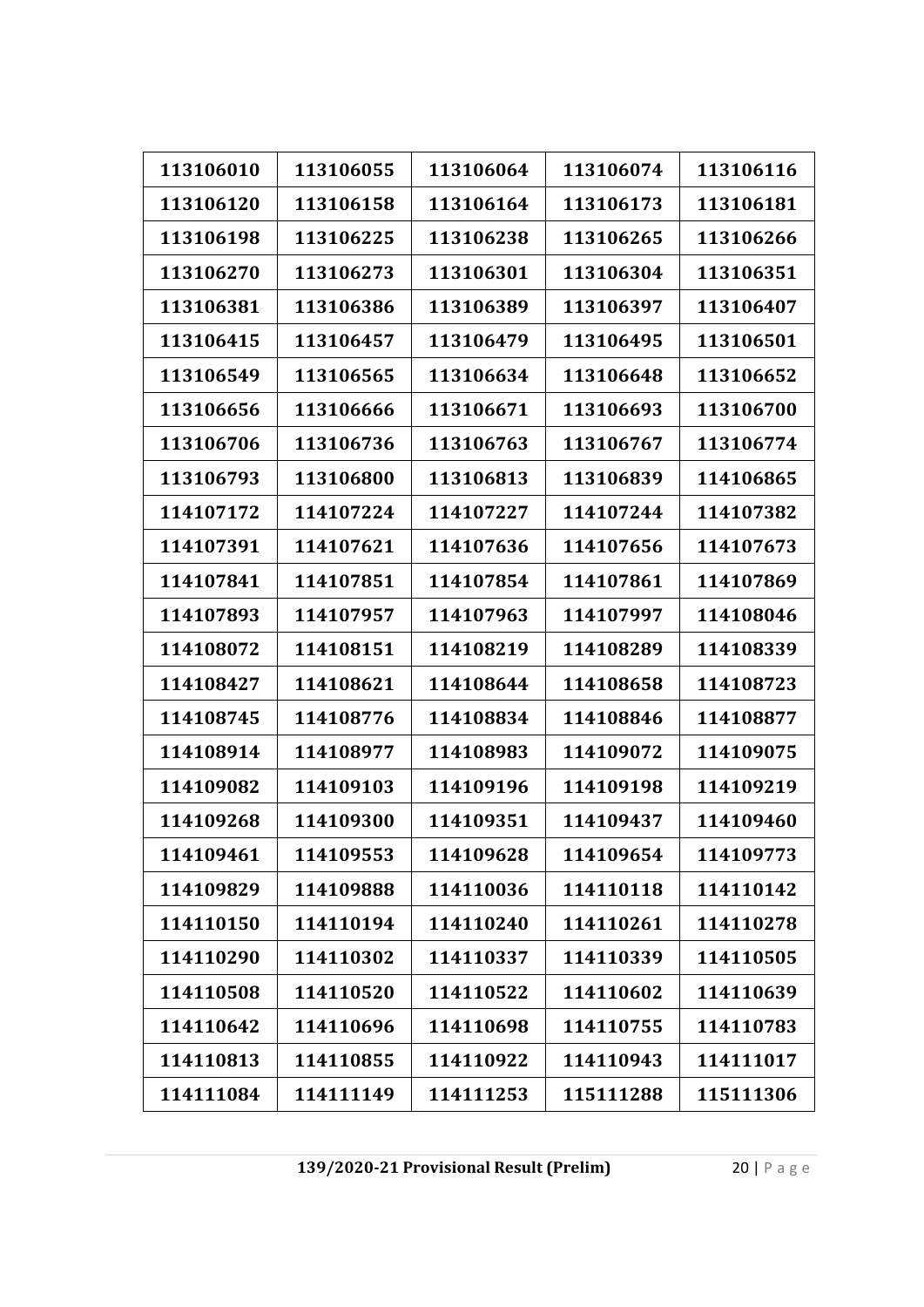| 115111333 | 115111342 | 115111409 | 115111436 | 115111448 |
|-----------|-----------|-----------|-----------|-----------|
| 115111460 | 115111491 | 115111537 | 115111590 | 115111749 |
| 115111755 | 115111759 | 115111834 | 115111958 | 115111974 |
| 115112004 | 115112121 | 115112169 | 115112241 | 115112349 |
| 115112350 | 115112467 | 115112478 | 115112563 | 115112594 |
| 115112694 | 115112706 | 115112854 | 115112870 | 115112959 |
| 115112962 | 115112994 | 115113184 | 115113187 | 115113195 |
| 115113266 | 115113447 | 115113537 | 115113587 | 115113591 |
| 115113770 | 115113783 | 115113784 | 115113794 | 115113842 |
| 115113892 | 115113922 | 115113937 | 115113968 | 115113997 |
| 115114047 | 115114050 | 115114081 | 115114100 | 115114160 |
| 115114213 | 115114303 | 115114335 | 115114360 | 115114376 |
| 115114414 | 115114469 | 115114495 | 115114514 | 115114580 |
| 115114655 | 115114670 | 115114681 | 115114698 | 115114725 |
| 115114933 | 115115026 | 115115098 | 115115109 | 115115162 |
| 115115175 | 115115279 | 115115300 | 115115416 | 115115429 |
| 115115532 | 115115561 | 115115580 | 115115606 | 115115706 |
| 115115745 | 115115770 | 115115855 | 115115874 | 115115954 |
| 115116082 | 115116097 | 115116153 | 115116312 | 115116445 |
| 115116459 | 115116464 | 115116474 | 115116569 | 115116628 |
| 115116658 | 115116834 | 115116888 | 115116925 | 115116926 |
| 115116962 | 115117070 | 115117176 | 115117184 | 115117189 |
| 115117224 | 115117263 | 115117279 | 115117287 | 115117384 |
| 115117453 | 115117472 | 115117570 | 115117698 | 115117709 |
| 115117747 | 115117769 | 115117772 | 115117825 | 115117890 |
| 115117905 | 115118026 | 115118119 | 115118137 | 115118209 |
| 115118252 | 115118262 | 115118310 | 115118366 | 115118371 |
| 115118389 | 115118497 | 115118525 | 115118552 | 115118593 |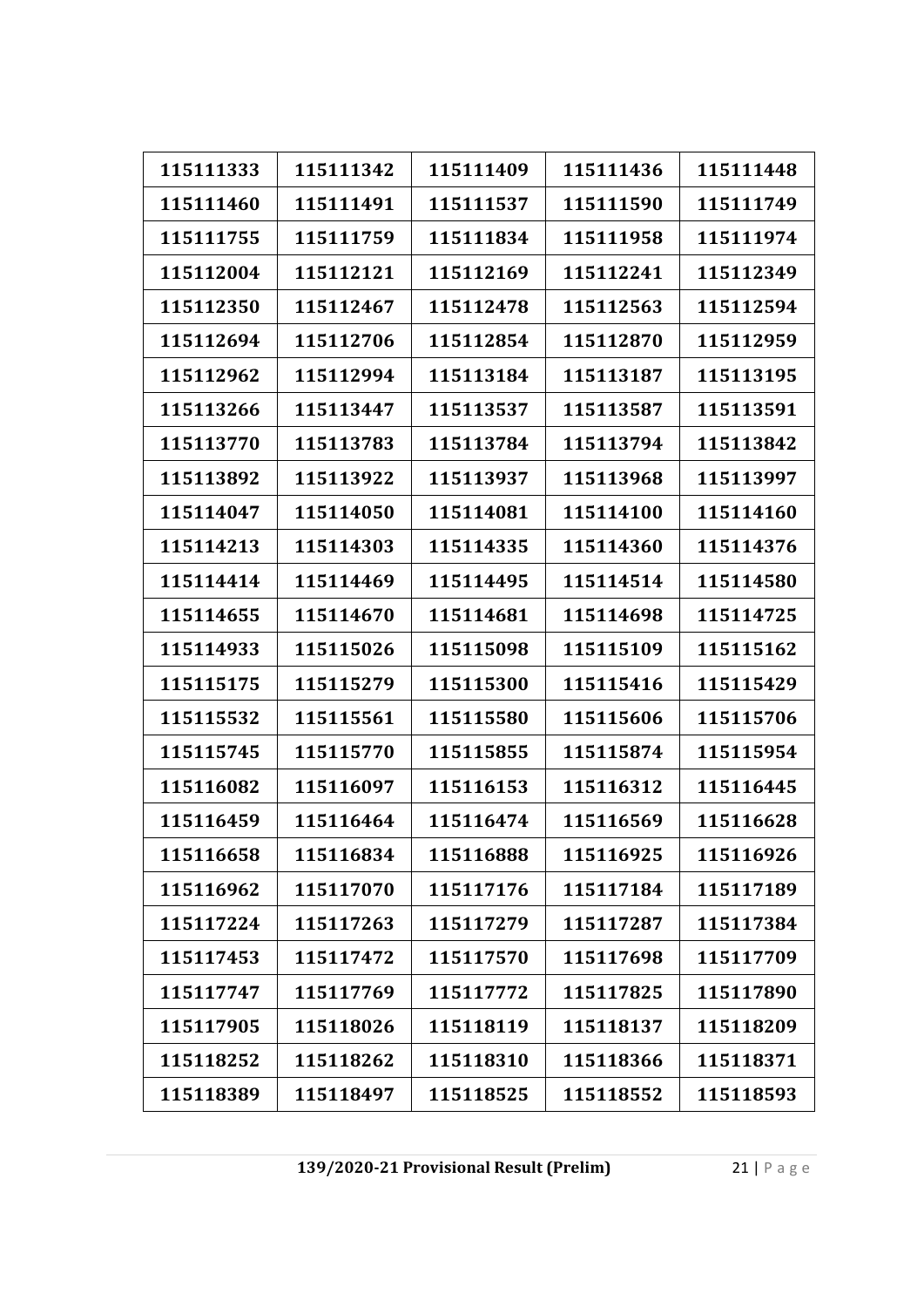| 115118639 | 115118670 | 115118672 | 115118860 | 115118967 |
|-----------|-----------|-----------|-----------|-----------|
| 115119045 | 115119112 | 115119252 | 115119369 | 115119423 |
| 115119441 | 115119504 | 115119510 | 115119519 | 115119530 |
| 115119588 | 115119769 | 115119775 | 115119835 | 115119853 |
| 115119862 | 115119866 | 115119889 | 115119898 | 115119958 |
| 115119971 | 115119991 | 115119997 | 115120006 | 115120085 |
| 115120186 | 115120229 | 115120310 | 115120445 | 115120492 |
| 115120522 | 115120749 | 115120822 | 115120898 | 115120908 |
| 115121049 | 115121053 | 115121108 | 115121111 | 115121140 |
| 115121160 | 115121202 | 115121230 | 115121402 | 115121464 |
| 115121490 | 115121507 | 115121513 | 115121554 | 115121579 |
| 115121644 | 115121645 | 115121756 | 115121799 | 115121805 |
| 115121863 | 115121988 | 115122066 | 115122122 | 115122213 |
| 115122264 | 115122347 | 115122501 | 115122571 | 115122620 |
| 115122633 | 115122672 | 115122837 | 115122841 | 115122851 |
| 115122922 | 115122924 | 115123065 | 115123076 | 115123216 |
| 115123263 | 115123276 | 115123302 | 115123341 | 116123387 |
| 116123414 | 116123491 | 116123516 | 116123528 | 116123535 |
| 116123546 | 116123554 | 116123562 | 116123605 | 116123615 |
| 116123617 | 116123672 | 116123722 | 116123723 | 116123796 |
| 116123797 | 116123852 | 116123874 | 116123970 | 116123971 |
| 116124027 | 116124121 | 116124126 | 116124182 | 116124195 |
| 116124229 | 116124266 | 116124283 | 116124290 | 116124354 |
| 116124466 | 116124481 | 116124598 | 116124629 | 116124638 |
| 116124658 | 116124712 | 116124719 | 116124734 | 116124743 |
| 116124841 | 116124905 | 116124958 | 116124967 | 116124969 |
| 116124981 | 116125069 | 116125146 | 116125154 | 116125222 |
| 116125226 | 116125232 | 116125256 | 116125325 | 116125333 |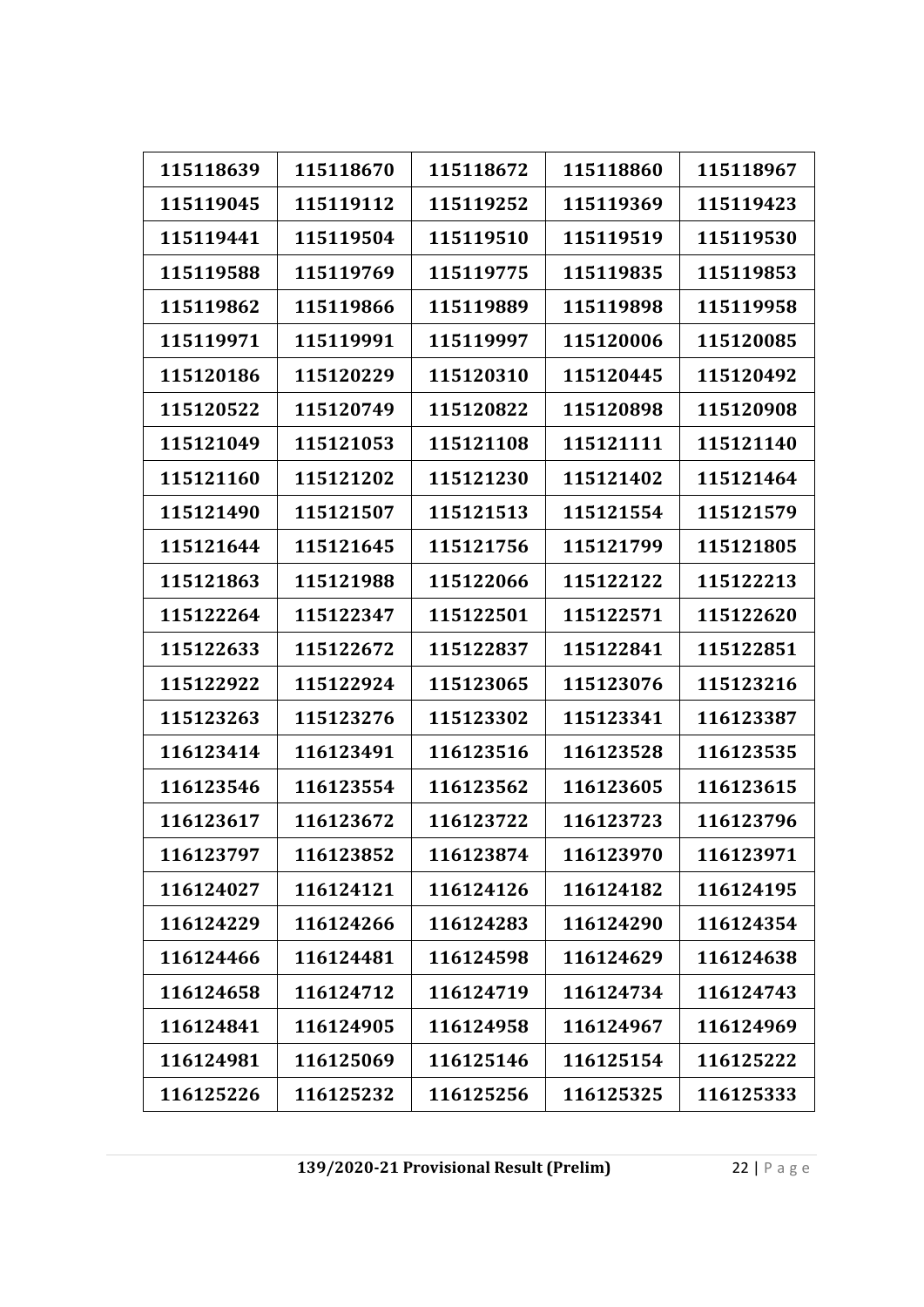| 116125350 | 116125382 | 116125391 | 116125450 | 116125523 |
|-----------|-----------|-----------|-----------|-----------|
| 116125556 | 116125617 | 116125656 | 116125664 | 116125722 |
| 116125732 | 116125761 | 116125851 | 116126022 | 116126029 |
| 116126061 | 116126104 | 116126118 | 116126135 | 116126142 |
| 116126181 | 116126260 | 116126277 | 116126280 | 116126366 |
| 116126452 | 116126484 | 116126502 | 116126544 | 116126565 |
| 116126594 | 116126601 | 116126620 | 116126626 | 116126629 |
| 116126665 | 116126773 | 116126788 | 116126868 | 116126969 |
| 116126980 | 117127071 | 117127174 | 117127202 | 117127242 |
| 117127288 | 117127354 | 117127391 | 117127394 | 117127419 |
| 117127444 | 117127495 | 117127499 | 117127571 | 117127647 |
| 117127807 | 117127890 | 117128123 | 117128126 | 117128203 |
| 117128442 | 117128489 | 117128524 | 117128661 | 117128683 |
| 117128717 | 117128923 | 117129028 | 117129061 | 117129231 |
| 117129407 | 117129532 | 117129546 | 117129560 | 117129617 |
| 117129833 | 117130024 | 117130048 | 117130124 | 117130193 |
| 117130194 | 117130219 | 117130239 | 117130243 | 117130424 |
| 117130438 | 118130573 | 118130614 | 118130658 | 118130706 |
| 118130714 | 118130734 | 118130772 | 118130785 | 118130860 |
| 118130863 | 118130889 | 118130971 | 118131031 | 118131063 |
| 118131094 | 118131126 | 118131174 | 118131183 | 118131335 |
| 118131352 | 118131425 | 118131442 | 118131508 | 118131517 |
| 118131557 | 118131559 | 118131564 | 118131717 | 118131782 |
| 118131783 | 118131791 | 118131810 | 118131862 | 118131876 |
| 118131951 | 118132120 | 118132143 | 118132185 | 118132230 |
| 118132247 | 118132364 | 118132385 | 118132462 | 118132655 |
| 118132658 | 118132664 | 118132697 | 118132842 | 118132929 |
| 118132938 | 118133004 | 118133009 | 118133105 | 118133154 |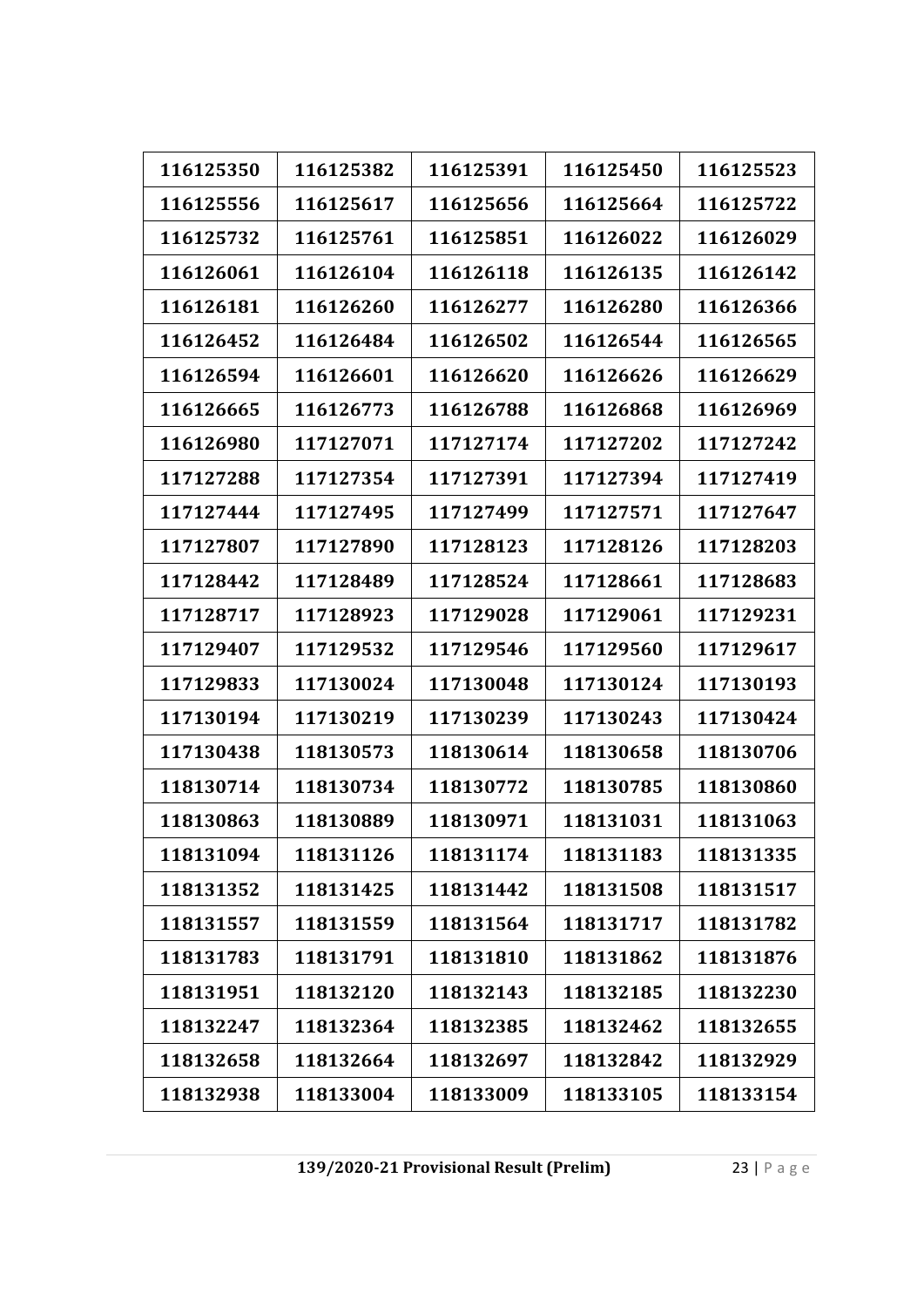| 118133189 | 118133233 | 118133313 | 118133348 | 118133376 |
|-----------|-----------|-----------|-----------|-----------|
| 118133394 | 118133471 | 118133488 | 118133501 | 118133549 |
| 118133632 | 118133710 | 118133720 | 118133761 | 118133949 |
| 118133966 | 118133978 | 118133992 | 118134021 | 118134132 |
| 118134170 | 118134177 | 118134247 | 118134508 | 118134556 |
| 118134575 | 118134597 | 118134941 | 118134942 | 118134998 |
| 118135017 | 118135036 | 118135077 | 118135116 | 118135133 |
| 118135171 | 118135188 | 118135263 | 118135305 | 118135419 |
| 118135513 | 118135580 | 118135597 | 118135605 | 118135634 |
| 118135661 | 118135670 | 118135720 | 118135902 | 118135969 |
| 118136012 | 118136073 | 118136186 | 118136210 | 118136303 |
| 118136322 | 118136470 | 118136505 | 118136584 | 118136591 |
| 118136748 | 118136789 | 118136792 | 118136830 | 118136836 |
| 118136871 | 118136922 | 118137038 | 118137074 | 118137106 |
| 118137115 | 118137184 | 118137191 | 118137207 | 118137223 |
| 118137380 | 118137605 | 118137673 | 118137686 | 118137694 |
| 118137812 | 118137831 | 118137842 | 118137896 | 118137924 |
| 118137946 | 118137984 | 118137986 | 118138040 | 118138201 |
| 118138251 | 118138252 | 118138268 | 118138365 | 118138426 |
| 118138574 | 118138616 | 118138737 | 118138755 | 118138765 |
| 118138805 | 118138806 | 118139012 | 118139139 | 118139158 |
| 118139217 | 118139237 | 118139255 | 118139258 | 118139276 |
| 118139286 | 118139438 | 118139487 | 118139505 | 118139562 |
| 118139565 | 118139597 | 118139607 | 118139635 | 118139666 |
| 118139729 | 118139789 | 118139825 | 118139843 | 118139885 |
| 118139975 | 118139980 | 118140035 | 118140045 | 118140115 |
| 118140203 | 118140232 | 118140254 | 118140270 | 118140273 |
| 118140281 | 118140288 | 118140303 | 118140315 | 118140462 |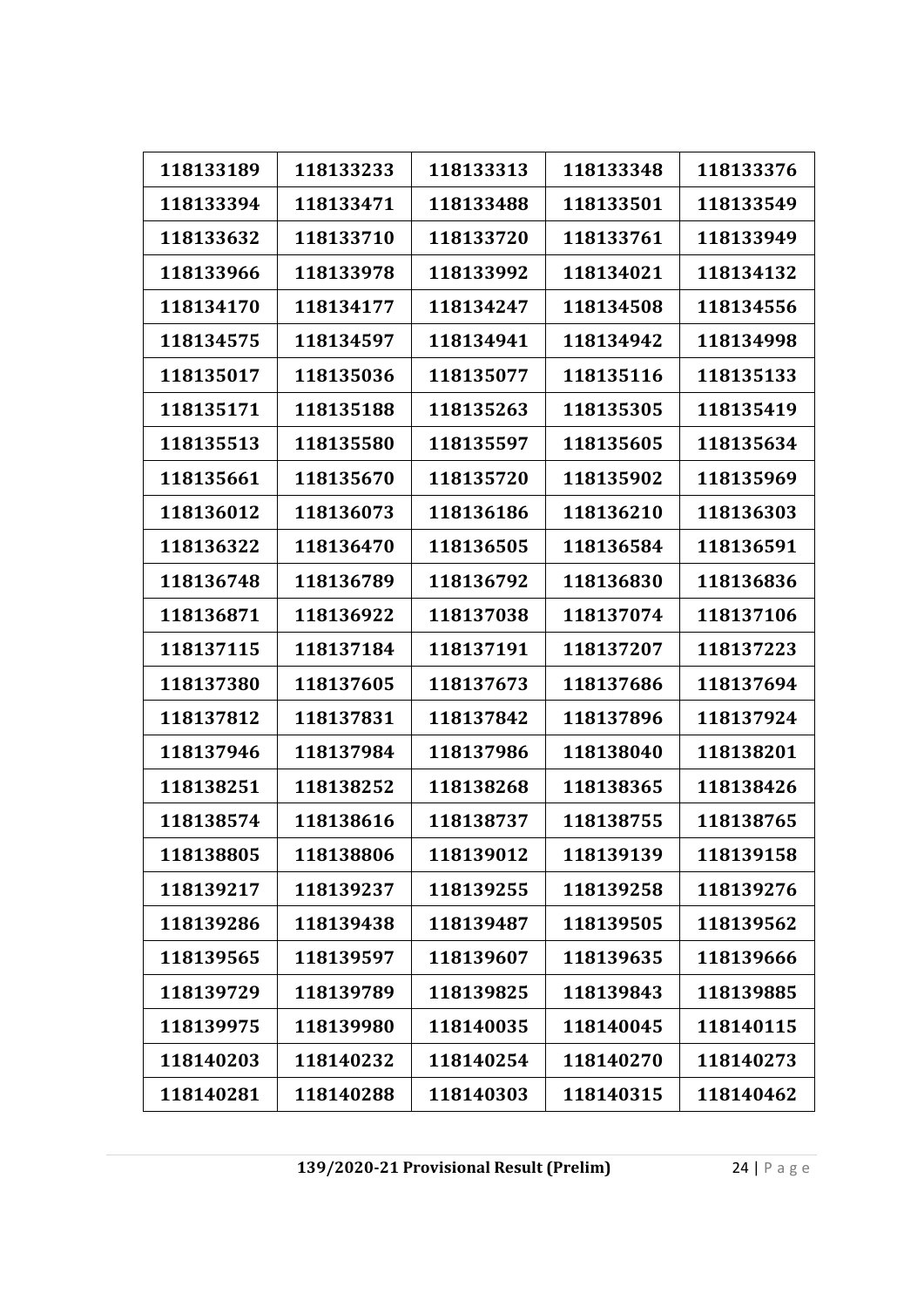| 118140740 | 118140764 | 118140886 | 118140916 | 118141010 |
|-----------|-----------|-----------|-----------|-----------|
| 118141063 | 118141066 | 118141197 | 118141324 | 118141333 |
| 118141399 | 118141467 | 118141474 | 118141492 | 118141570 |
| 118141617 | 118141682 | 118141688 | 118141822 | 118141855 |
| 118142016 | 118142049 | 118142054 | 118142063 | 118142070 |
| 118142081 | 118142082 | 118142099 | 118142127 | 118142172 |
| 118142227 | 118142274 | 118142284 | 118142287 | 118142340 |
| 118142352 | 118142417 | 118142427 | 118142485 | 118142486 |
| 118142492 | 118142556 | 118142558 | 118142655 | 118142843 |
| 118142859 | 118142861 | 118142887 | 118142929 | 118142931 |
| 118143014 | 118143135 | 118143301 | 118143386 | 118143410 |
| 118143418 | 118143426 | 118143467 | 118143476 | 118143506 |
| 118143545 | 118143555 | 118143568 | 118143600 | 118143603 |
| 118143622 | 118143670 | 118143732 | 118143737 | 118143771 |
| 118143800 | 118143850 | 118143882 | 118144003 | 118144017 |
| 118144103 | 119144317 | 119144363 | 119144407 | 119144497 |
| 119144508 | 119144551 | 119144562 | 119144736 | 119144786 |
| 119144801 | 119145001 | 119145025 | 119145066 | 119145075 |
| 119145246 | 119145377 | 119145390 | 119145782 | 119145786 |
| 119145843 | 119145893 | 119146204 | 119146508 | 119146520 |
| 119146526 | 119146560 | 119146638 | 119146803 | 119146844 |
| 119146855 | 119146974 | 119146981 | 119147038 | 119147087 |
| 119147184 | 119147206 | 120147352 | 120147369 | 120147389 |
| 120147412 | 120147477 | 120147587 | 120147615 | 120147642 |
|           |           | 120147927 |           |           |
| 120147752 | 120147910 |           | 120147938 | 120147947 |
| 120147950 | 120147978 | 120147997 | 120148010 | 120148089 |
| 120148106 | 120148138 | 120148185 | 120148196 | 120148325 |
| 120148341 | 120148343 | 120148357 | 120148359 | 120148384 |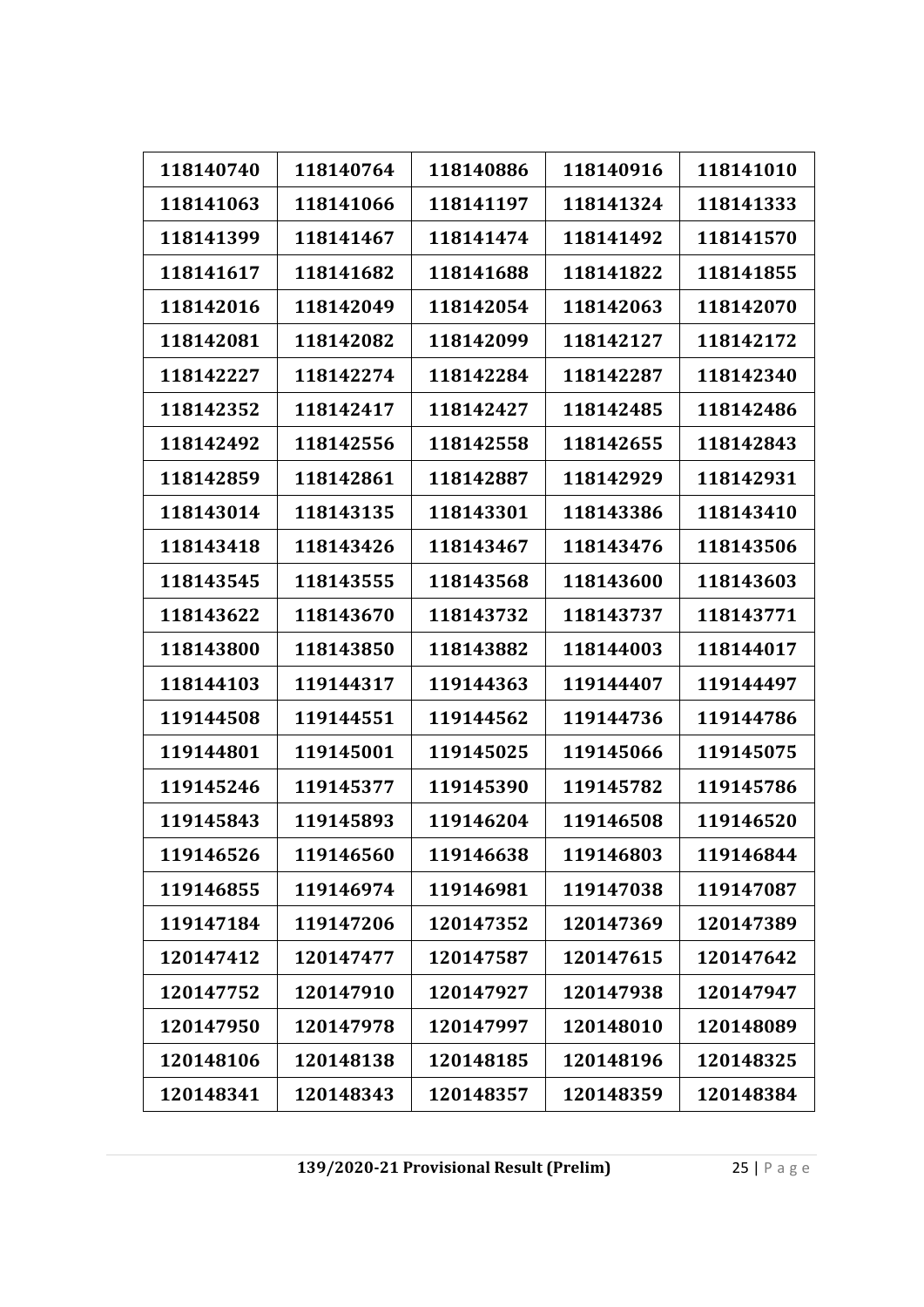| 120148443 | 120148446 | 120148458 | 120148518 | 120148552 |
|-----------|-----------|-----------|-----------|-----------|
| 120148571 | 120148579 | 120148583 | 120148614 | 120148707 |
| 120148727 | 120148805 | 120148861 | 120148895 | 120148917 |
| 120148918 | 120148944 | 120149034 | 120149040 | 120149070 |
| 120149189 | 120149290 | 120149321 | 120149334 | 120149353 |
| 120149405 | 120149456 | 120149577 | 120149613 | 120149642 |
| 120149691 | 121150355 | 121150503 | 121150548 | 121150557 |
| 121150579 | 121150885 | 121151026 | 122151613 | 122151859 |
| 122152062 | 122152185 | 122152459 | 122152538 | 122152577 |
| 122152601 | 122152757 | 122152794 | 122152904 | 122152927 |
| 122153023 | 122153312 | 122153405 | 122153410 | 122153580 |
| 122153601 | 122153668 | 122153677 | 122153714 | 122153832 |
| 122154181 | 122154208 | 122154382 | 122154892 | 122154918 |
| 122155014 | 122155485 | 122155581 | 122155622 | 122155705 |
| 122155724 | 122155765 | 122155900 | 122156014 | 122156037 |
| 122156214 | 122156239 | 122156321 | 122156524 | 122156545 |
| 122156633 | 122156682 | 122156752 | 122156769 | 122156773 |
| 122156798 | 122156840 | 122156861 | 122156896 | 123156949 |
| 123157121 | 123157203 | 123157218 | 123157414 | 123157474 |
| 123157497 | 123157765 | 123157848 | 123157858 | 123157890 |
| 123157975 | 123158566 | 123158834 | 123158898 | 123158972 |
| 123159174 | 123159232 | 123159252 | 123159357 | 123159358 |
| 123159362 | 123159423 | 123159443 | 123159497 | 123159949 |
| 123160063 | 123160077 | 123160137 | 123160144 | 123160175 |
| 123160176 | 123160200 | 124160593 | 124160634 | 124160904 |
| 124160913 | 124160919 | 124160976 | 124160981 | 124161057 |
| 124161062 | 124161080 | 124161194 | 124161259 | 124161344 |
| 124161399 | 124161435 | 124161441 | 124161616 | 124161639 |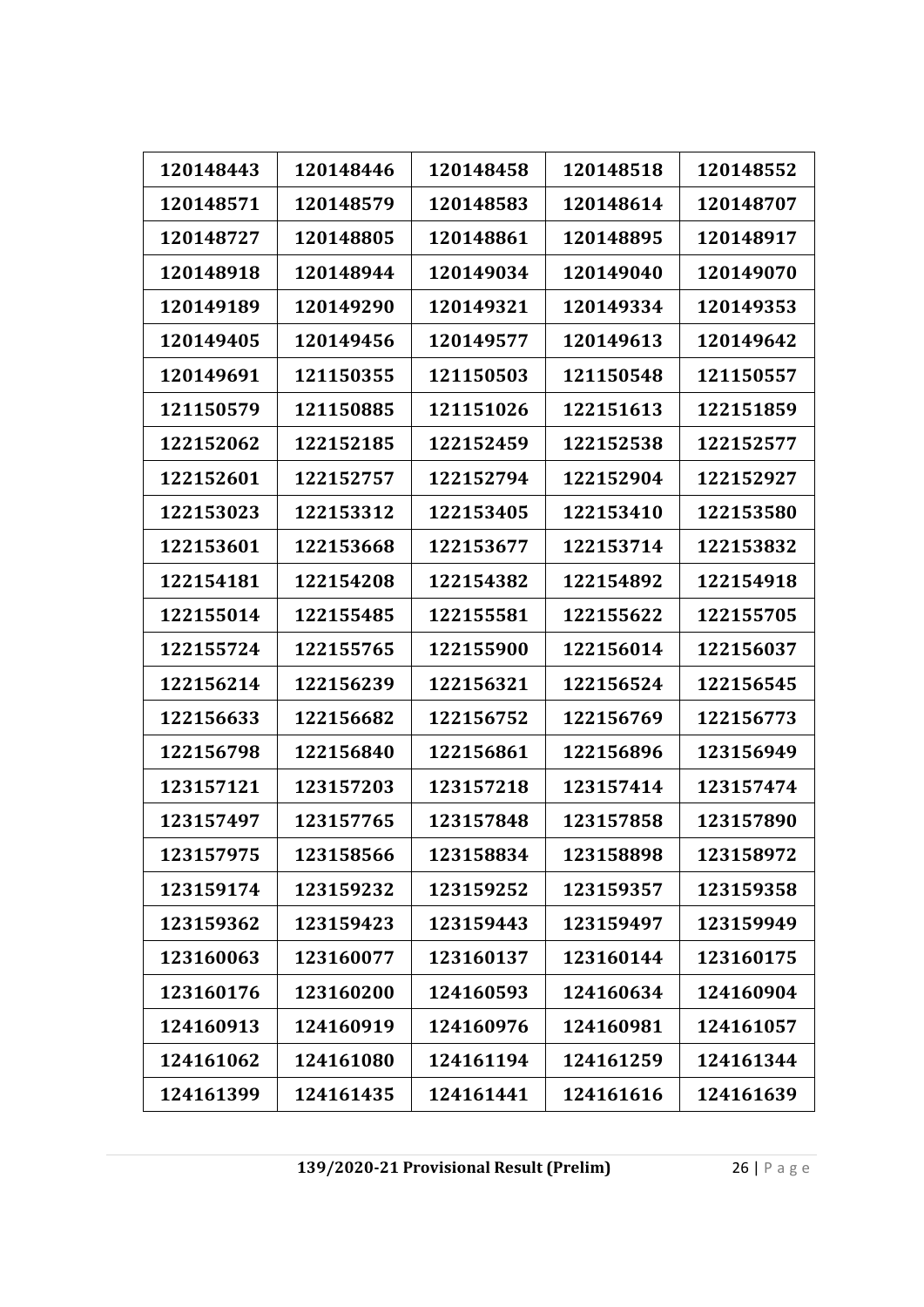| 124161657 | 124161733 | 124161778 | 124161979 | 124162128 |
|-----------|-----------|-----------|-----------|-----------|
| 124162129 | 124162306 | 124162339 | 124162402 | 124162416 |
| 124162433 | 124162439 | 124162454 | 124162538 | 124162572 |
| 124162612 | 124162618 | 124162623 | 124162730 | 124162849 |
| 124162882 | 124162915 | 124162968 | 124162976 | 124163067 |
| 124163089 | 124163280 | 124163316 | 124163360 | 124163422 |
| 124163458 | 124163531 | 124163623 | 124163734 | 124163813 |
| 124163870 | 124163937 | 124163962 | 124164084 | 124164129 |
| 124164205 | 124164251 | 124164253 | 124164405 | 124164448 |
| 124164675 | 124164837 | 124164975 | 124165019 | 124165073 |
| 124165158 | 124165169 | 124165189 | 124165197 | 124165301 |
| 124165326 | 124165337 | 124165359 | 124165422 | 124165433 |
| 124165435 | 124165483 | 124165550 | 124165592 | 124165631 |
| 124165742 | 124165743 | 124165747 | 124165784 | 124165853 |
| 124165866 | 124165889 | 124165924 | 124166024 | 124166040 |
| 124166102 | 124166205 | 124166208 | 124166264 | 124166277 |
| 124166388 | 124166572 | 124166586 | 124166623 | 124166640 |
| 124166753 | 124166828 | 124166905 | 124166913 | 124166918 |
| 124166974 | 124167003 | 124167063 | 124167105 | 124167131 |
| 124167220 | 124167225 | 125167275 | 125167394 | 125167456 |
| 125167590 | 125167628 | 125167781 | 125167804 | 125167820 |
| 125167867 | 125167894 | 125167969 | 125167979 | 125168070 |
| 125168071 | 125168127 | 125168213 | 125168252 | 125168326 |
| 125168417 | 125168422 | 125168432 | 125168439 | 125168768 |
| 125168798 | 125168857 | 125168900 | 125168913 | 125168993 |
| 125169013 | 125169057 | 125169152 | 125169240 | 125169313 |
| 126169343 | 126169348 | 126169385 | 126169453 | 126169487 |
| 126169544 | 126169614 | 126169622 | 126169651 | 126169665 |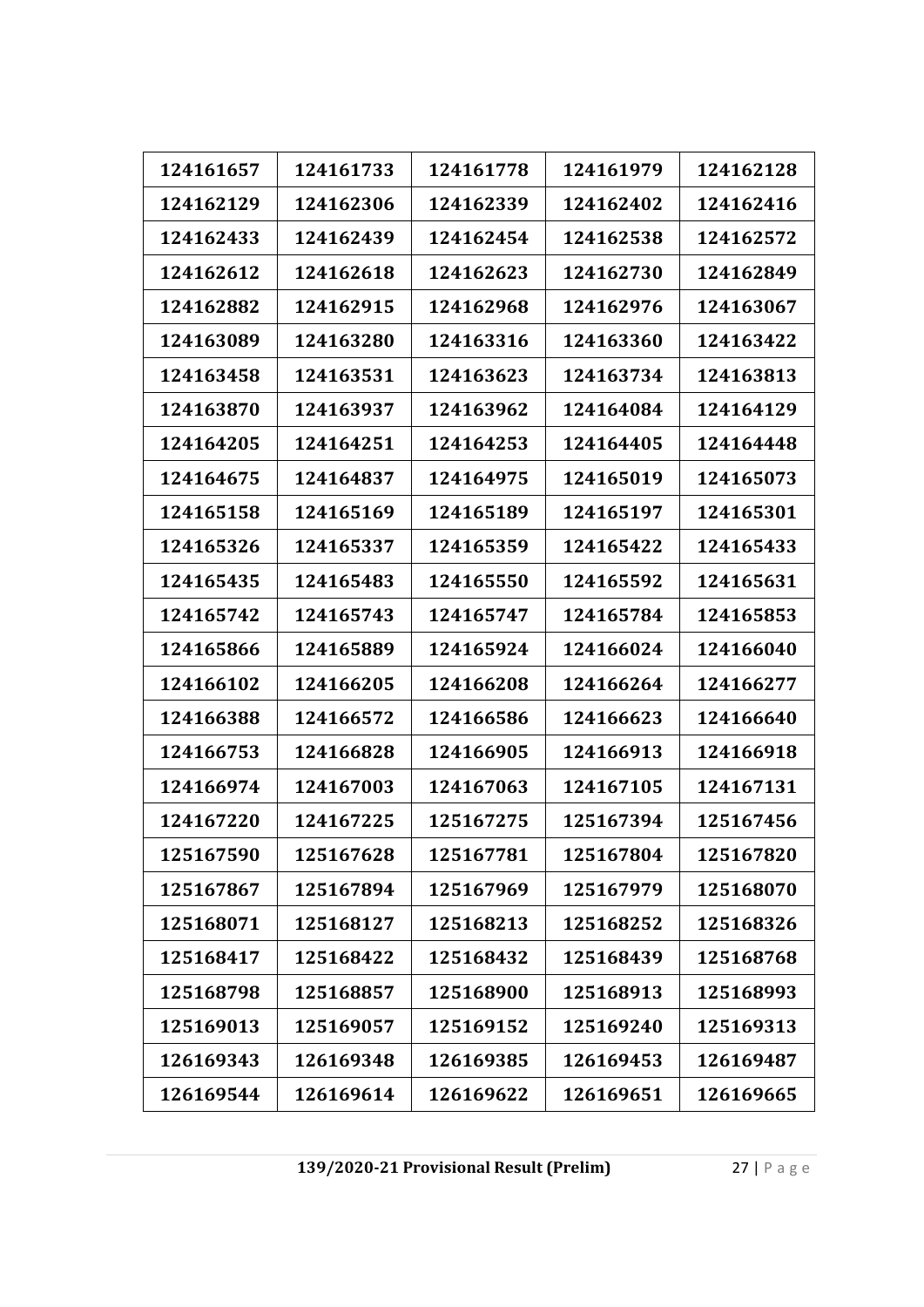| 126169679 | 126169745 | 126169781 | 126169875 | 126169913 |
|-----------|-----------|-----------|-----------|-----------|
| 126169936 | 126169971 | 126170001 | 126170008 | 126170051 |
| 126170067 | 126170176 | 126170182 | 126170188 | 126170221 |
| 126170333 | 126170510 | 126170515 | 126170523 | 126170598 |
| 126170611 | 126170615 | 126170647 | 126170712 | 126170726 |
| 126170732 | 126170779 | 126170806 | 126170853 | 126170885 |
| 126170895 | 126170959 | 126171000 | 126171079 | 126171105 |
| 126171123 | 126171155 | 126171241 | 126171250 | 126171329 |
| 126171331 | 126171373 | 126171384 | 126171403 | 126171544 |
| 126171594 | 126171632 | 126171667 | 126171692 | 126171713 |
| 126171730 | 126171810 | 126171889 | 126171921 | 126171946 |
| 126171978 | 126171994 | 126171996 | 126172007 | 126172061 |
| 126172120 | 126172200 | 126172243 | 126172285 | 126172327 |
| 126172335 | 126172411 | 126172434 | 126172587 | 126172592 |
| 126172672 | 126172750 | 126172769 | 126172840 | 126172867 |
| 126172973 | 126173220 | 126173241 | 126173250 | 126173253 |
| 126173255 | 126173282 | 126173283 | 126173288 | 126173361 |
| 126173369 | 126173370 | 126173477 | 126173482 | 126173571 |
| 126173613 | 126173626 | 126173637 | 126173656 | 126173689 |
| 126173723 | 126173745 | 126173769 | 126173773 | 126173779 |
| 126173785 | 126173791 | 126173800 | 126173806 | 126173821 |
| 126173830 | 126173846 | 126173859 | 126173889 | 126173902 |
| 126173916 | 126174010 | 126174033 | 126174038 | 126174046 |
| 126174171 | 126174179 | 126174197 | 126174245 | 126174261 |
| 126174268 | 126174291 | 126174311 | 126174313 | 126174329 |
| 126174385 | 126174402 | 126174421 | 126174444 | 126174476 |
| 126174493 | 126174587 | 126174602 | 126174632 | 126174640 |
| 126174648 | 126174668 | 126174694 | 126174699 | 126174726 |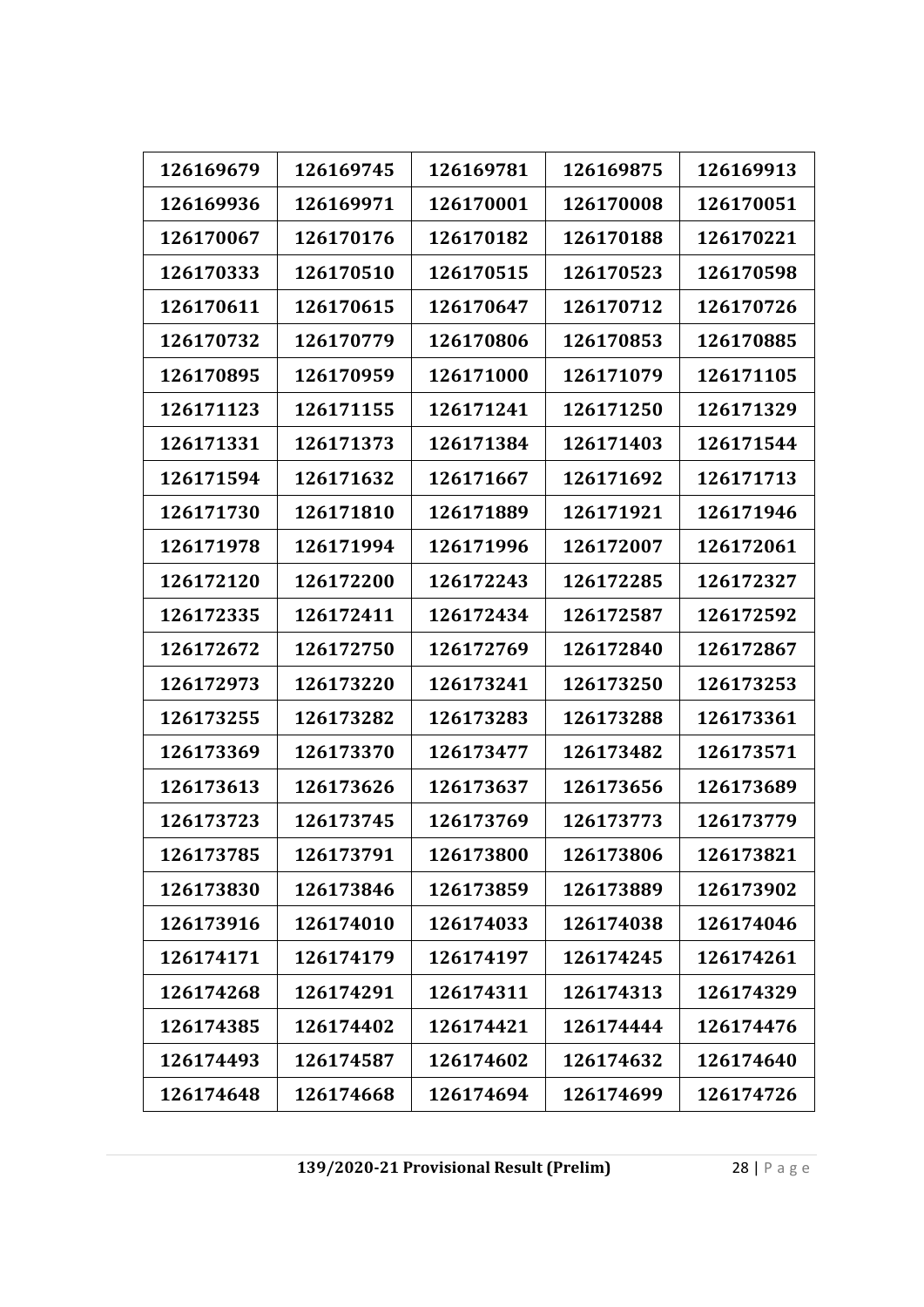| 126174767 | 126174788 | 126174789 | 126174802 | 126174830 |
|-----------|-----------|-----------|-----------|-----------|
| 126174855 | 126174872 | 126174881 | 126174894 | 126174919 |
| 126174925 | 126174945 | 126174948 | 126175006 | 126175048 |
| 126175079 | 126175131 | 126175231 | 126175291 | 126175302 |
| 126175315 | 126175318 | 126175325 | 126175340 | 126175363 |
| 126175373 | 126175397 | 126175419 | 126175422 | 126175430 |
| 126175451 | 126175456 | 126175481 | 126175491 | 126175504 |
| 126175585 | 126175673 | 126175726 | 126175810 | 126175833 |
| 126175839 | 126175972 | 126176006 | 126176094 | 126176117 |
| 126176136 | 126176157 | 126176163 | 126176226 | 126176282 |
| 126176310 | 126176322 | 126176341 | 126176357 | 126176369 |
| 126176399 | 126176526 | 126176598 | 126176661 | 126176701 |
| 126176792 | 126176811 | 126176816 | 126176846 | 126176868 |
| 126176870 | 126176883 | 126176892 | 126176910 | 126176973 |
| 126176992 | 126177008 | 126177060 | 126177067 | 126177080 |
| 126177127 | 126177186 | 126177215 | 126177237 | 126177308 |
| 126177352 | 126177367 | 126177385 | 126177450 | 126177459 |
| 126177484 | 126177543 | 126177661 | 126177753 | 126177754 |
| 126177775 | 126177793 | 126177849 | 126177865 | 126177891 |
| 126177897 | 126177907 | 126177912 | 126177942 | 126178046 |
| 126178085 | 126178154 | 126178159 | 126178249 | 126178274 |
| 126178276 | 126178278 | 126178338 | 126178363 | 126178367 |
| 126178436 | 126178447 | 126178459 | 126178478 | 126178522 |
| 126178528 | 126178538 | 126178672 | 126178693 | 126178766 |
| 126178833 | 126178842 | 126178881 | 126178920 | 126178932 |
| 126178963 | 126179010 | 126179016 | 126179071 | 126179135 |
| 126179184 | 126179220 | 126179240 | 126179290 | 126179328 |
| 126179407 | 126179412 | 126179498 | 126179564 | 126179573 |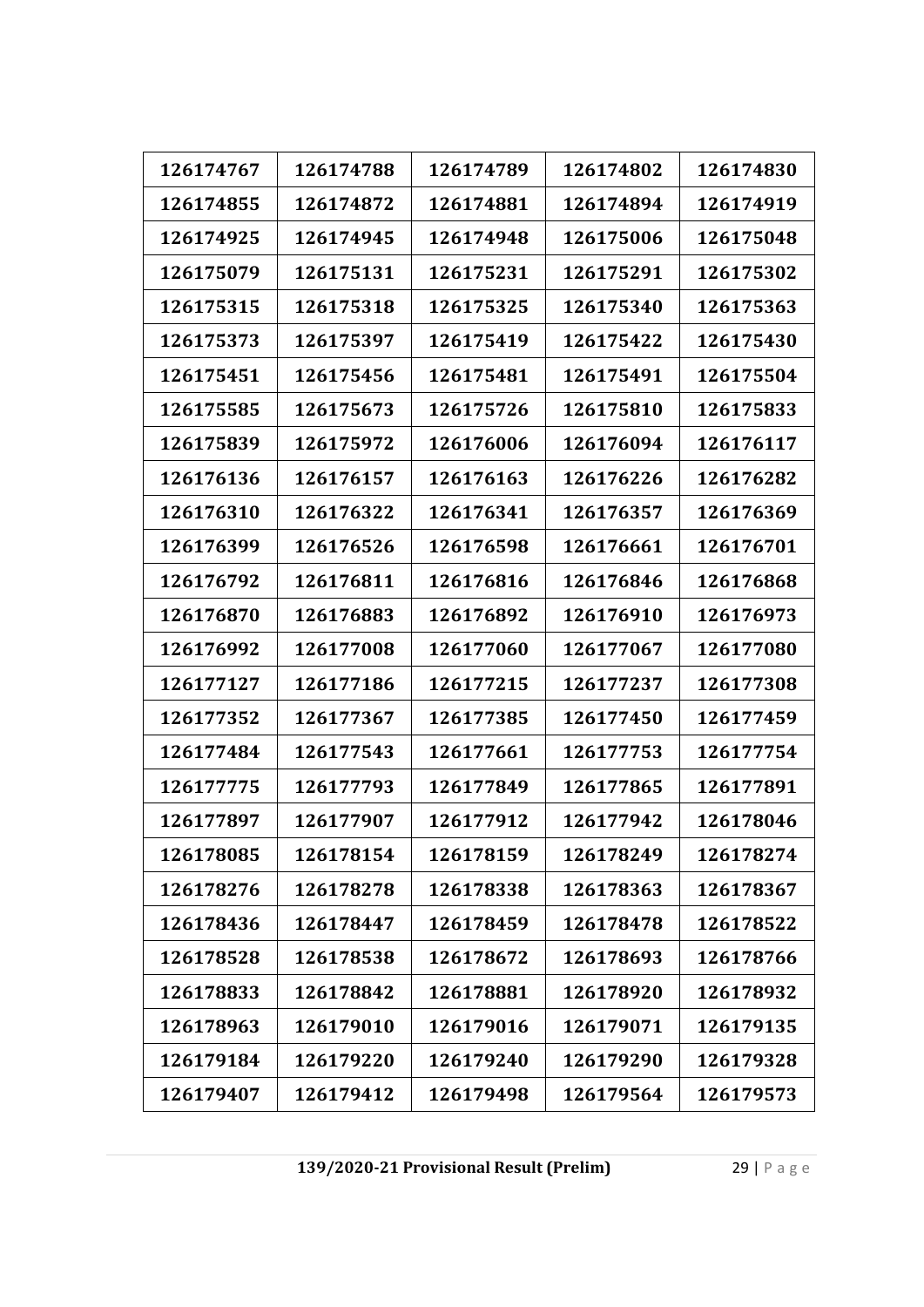| 126179777 | 126179793 | 126179797 | 126179808 | 126179809 |
|-----------|-----------|-----------|-----------|-----------|
| 126179826 | 126179970 | 126179973 | 126179977 | 126179987 |
| 126179992 | 126180018 | 126180075 | 126180163 | 126180216 |
| 126180257 | 126180262 | 126180286 | 126180301 | 126180339 |
| 126180385 | 126180426 | 126180460 | 126180476 | 126180502 |
| 126180631 | 126180710 | 126180738 | 126180750 | 126180781 |
| 126180803 | 126180829 | 126180833 | 126180868 | 126180892 |
| 126180912 | 126180959 | 126180960 | 126180990 | 126181072 |
| 126181081 | 126181136 | 126181206 | 126181218 | 126181271 |
| 126181359 | 127181362 | 127181377 | 127181391 | 127181415 |
| 127181524 | 127181548 | 127181563 | 127181571 | 127181641 |
| 127181657 | 127181722 | 127181845 | 127181876 | 127181915 |
| 127181995 | 127182003 | 127182089 | 127182091 | 127182142 |
| 127182179 | 127182226 | 127182397 | 127182444 | 127182448 |
| 127182605 | 127182623 | 127182650 | 127182658 | 127182697 |
| 127182718 | 127182761 | 127182812 | 127182816 | 127182845 |
| 127183020 | 127183032 | 127183042 | 127183200 | 127183234 |
| 127183279 | 127183355 | 127183442 | 127183461 | 127183482 |
| 127183565 | 127184166 | 127184246 | 127184491 | 127184558 |
| 127184692 | 127184854 | 127184926 | 127184930 | 127184954 |
| 127184982 | 127185041 | 127185064 | 127185083 | 127185118 |
| 127185233 | 127185351 | 127185591 | 127185760 | 127185830 |
| 127186053 | 127186146 | 127186248 | 127186361 | 127186386 |
| 127186516 | 127186575 | 127186627 | 127186636 | 127186754 |
| 127186907 | 127186917 | 127186935 | 127186999 | 127187075 |
| 127187110 | 127187177 | 127187205 | 127187327 | 127187468 |
| 127187483 | 127187520 | 127187760 | 127187919 | 127188002 |
| 127188081 | 127188128 | 127188245 | 127188262 | 127188270 |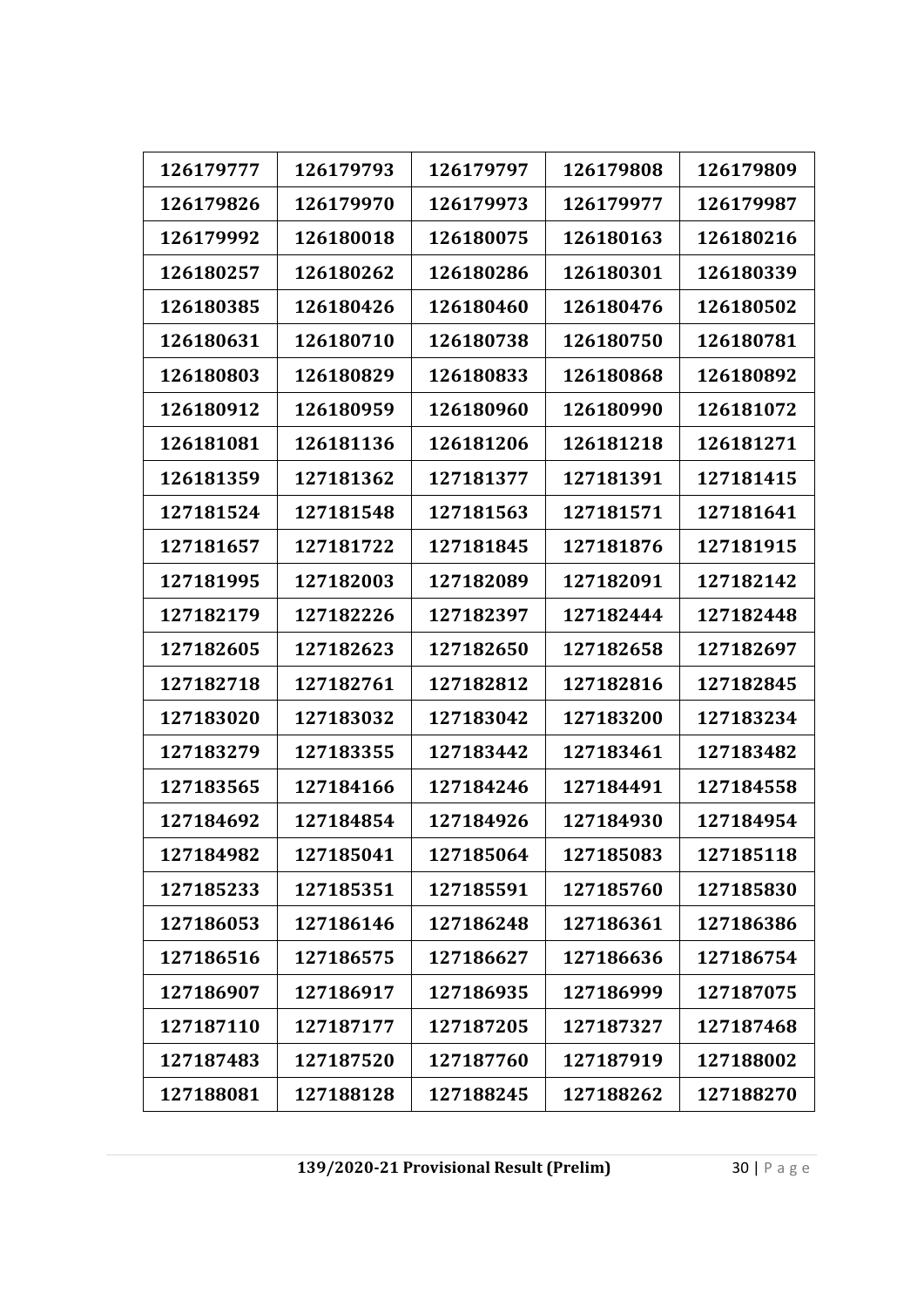| 127188433 | 127188471 | 127188569 | 127188584 | 127188612 |
|-----------|-----------|-----------|-----------|-----------|
|           |           |           |           |           |
| 127188697 | 127188701 | 127188864 | 127188898 | 127189039 |
| 127189068 | 127189130 | 127189170 | 127189263 | 127189266 |
| 127189336 | 127189406 | 127189431 | 127189495 | 127189508 |
| 127189509 | 127189520 | 127189581 | 127189619 | 128189788 |
| 128189793 | 128189824 | 128189897 | 128189951 | 128189975 |
| 128190097 | 128190108 | 128190109 | 128190120 | 128190136 |
| 128190288 | 128190346 | 128190387 | 128190438 | 128190447 |
| 128190453 | 128190495 | 128190504 | 128190615 | 128190628 |
| 128190651 | 128190652 | 128190681 | 128190696 | 128190734 |
| 128190745 | 128190775 | 128190821 | 128190858 | 128190869 |
| 128190897 | 128190955 | 128191068 | 128191081 | 128191099 |
| 128191155 | 128191158 | 128191166 | 128191188 | 128191192 |
| 128191209 | 128191244 | 128191266 | 128191284 | 128191298 |
| 128191312 | 128191319 | 128191424 | 128191464 | 128191503 |
| 128191509 | 128191558 | 128191624 | 128191671 | 128191701 |
| 128191714 | 128191719 | 128191752 | 128191803 | 128191884 |
| 128191899 | 128191914 | 128191973 | 128192007 | 128192019 |
| 128192024 | 128192041 | 128192178 | 128192236 | 128192252 |
| 128192269 | 128192295 | 128192301 | 128192380 | 128192384 |
| 128192409 | 128192410 | 128192476 | 128192482 | 128192585 |
| 128192604 | 128192672 | 128192680 | 128192724 | 128192836 |
| 128192933 | 128192955 | 128192959 | 128192985 | 128193281 |
| 128193304 | 128193319 | 128193327 | 128193410 | 128193463 |
| 128193490 | 128193512 | 128193542 | 128193552 | 128193667 |
| 128193669 | 128193700 | 128193737 | 128193815 | 128193825 |
| 128193838 | 128193913 | 128193969 | 128194014 | 128194033 |
| 128194122 | 128194175 | 128194182 | 128194210 | 128194228 |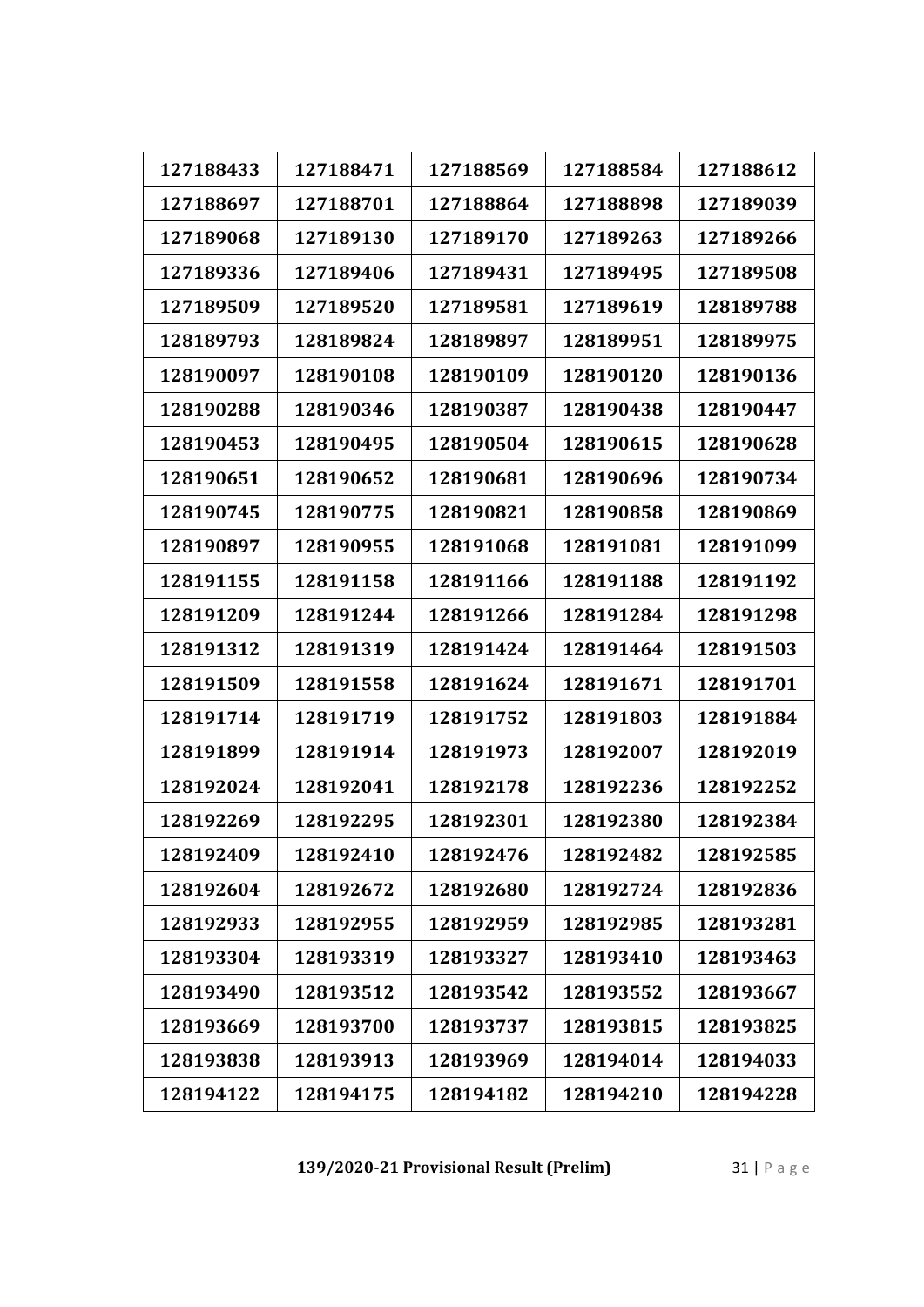| 128194254 | 128194257 | 128194302 | 128194316 | 128194361 |
|-----------|-----------|-----------|-----------|-----------|
| 128194468 | 128194484 | 128194595 | 128194610 | 128194628 |
| 128194697 | 128194706 | 128194737 | 128194807 | 128194931 |
| 128195001 | 128195034 | 128195091 | 128195115 | 128195216 |
| 128195299 | 128195330 | 128195371 | 128195435 | 128195442 |
| 128195449 | 128195480 | 128195519 | 128195521 | 128195527 |
| 128195530 | 128195561 | 128195580 | 128195590 | 128195606 |
| 128195607 | 128195614 | 128195685 | 128195702 | 128195830 |
| 128195909 | 128195967 | 128195969 | 128196020 | 128196035 |
| 128196054 | 128196089 | 128196092 | 128196103 | 128196142 |
| 128196279 | 128196297 | 128196309 | 128196359 | 128196490 |
| 128196506 | 128196597 | 128196623 | 128196708 | 128196726 |
| 128196746 | 128196835 | 128196863 | 128196960 | 128197029 |
| 128197063 | 128197096 | 128197103 | 128197106 | 128197124 |
| 128197185 | 128197201 | 128197222 | 128197227 | 128197265 |
| 128197417 | 128197454 | 128197455 | 128197517 | 128197519 |
| 128197520 | 128197608 | 128197616 | 128197754 | 128197771 |
| 128197804 | 128197807 | 128197844 | 128197849 | 128197855 |
| 128197874 | 128197908 | 128197917 | 128197949 | 128198041 |
| 128198067 | 128198070 | 128198160 | 128198162 | 128198179 |
| 128198198 | 128198211 | 128198248 | 128198286 | 128198332 |
| 128198410 | 128198434 | 128198466 | 128198473 | 128198500 |
| 128198510 | 128198566 | 128198567 | 128198595 | 128198596 |
| 128198640 | 128198657 | 128198674 | 128198837 | 128198840 |
| 128198842 | 128198852 | 128198911 | 128198928 | 128198950 |
| 128198969 | 128199033 | 128199034 | 128199122 | 128199125 |
| 128199141 | 128199188 | 128199230 | 128199255 | 128199312 |
| 128199325 | 128199347 | 128199409 | 128199451 | 128199476 |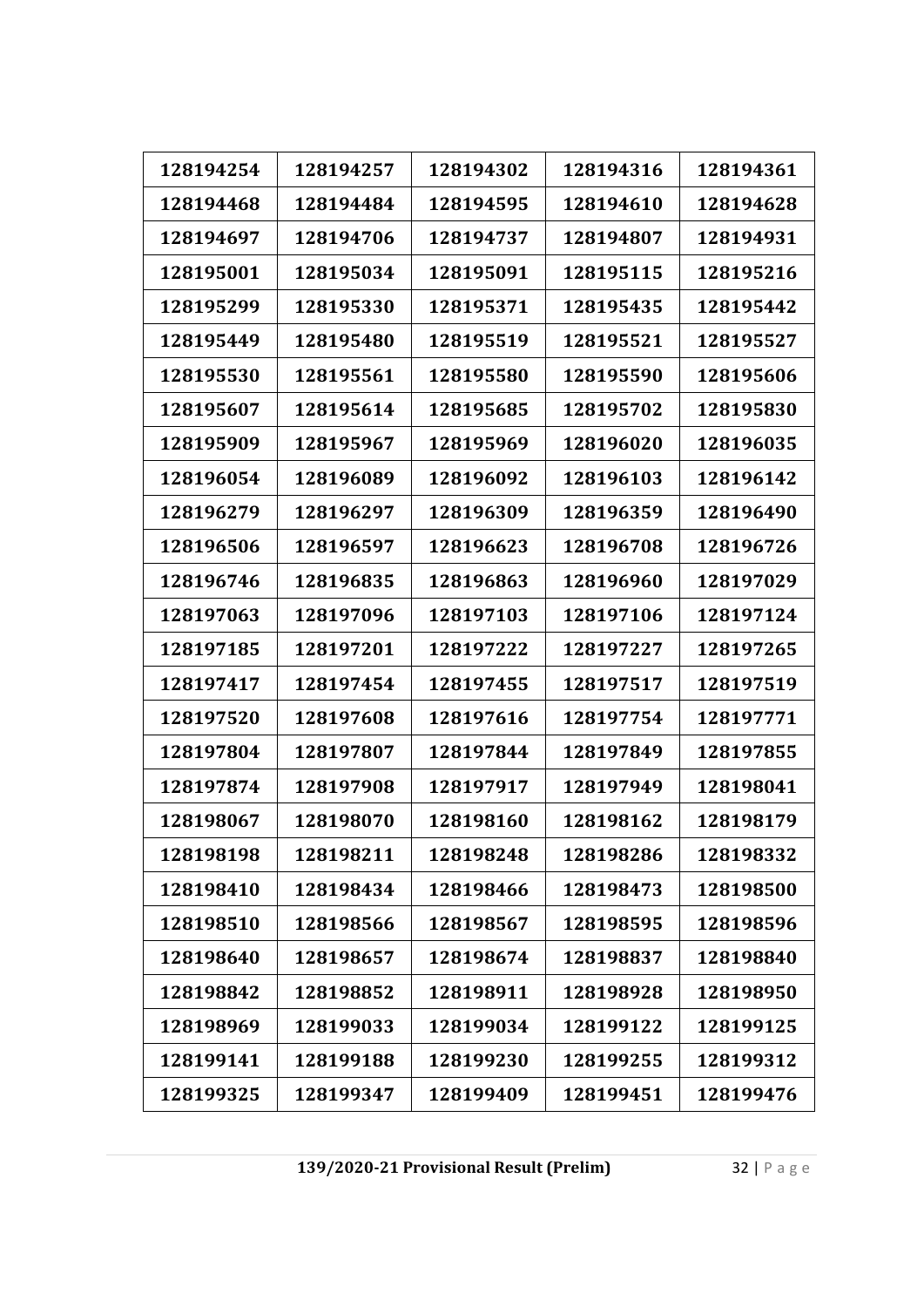| 128199665 | 128199667 | 128199684 | 128199703 | 128199759 |
|-----------|-----------|-----------|-----------|-----------|
| 128199761 | 128199768 | 128199784 | 128199787 | 128199833 |
| 128199870 | 128199926 | 128199975 | 128199976 | 128199989 |
| 128200130 | 128200178 | 128200198 | 128200243 | 128200244 |
| 128200248 | 128200272 | 128200287 | 128200292 | 128200297 |
| 128200302 | 128200310 | 128200376 | 128200419 | 128200442 |
| 128200476 | 128200507 | 128200591 | 128200620 | 128200771 |
| 128200778 | 128200784 | 128200805 | 128200843 | 128200863 |
| 128200869 | 128200898 | 128201059 | 128201060 | 128201163 |
| 128201264 | 128201304 | 128201384 | 128201394 | 128201406 |
| 128201440 | 128201445 | 128201540 | 128201546 | 128201571 |
| 128201613 | 128201615 | 128201616 | 128201654 | 128201678 |
| 128201709 | 128201727 | 128201742 | 128201805 | 128201832 |
| 128201869 | 128201878 | 128201879 | 128201884 | 128201887 |
| 128201909 | 128201973 | 128202001 | 128202120 | 128202128 |
| 128202151 | 128202168 | 128202192 | 128202209 | 128202221 |
| 128202247 | 128202286 | 128202307 | 128202395 | 128202405 |
| 128202425 | 128202503 | 128202605 | 128202607 | 128202609 |
| 128202635 | 128202668 | 128202823 | 128202860 | 128202967 |
| 128202971 | 128203046 | 128203068 | 128203148 | 128203221 |
| 128203251 | 129203345 | 129203445 | 129203458 | 129203474 |
| 129203559 | 129203595 | 129203614 | 129203622 | 129203734 |
| 129203758 | 129203876 | 129203918 | 129203967 | 129203972 |
| 129203979 | 129203999 | 129204001 | 129204045 | 129204069 |
| 129204103 | 129204167 | 129204183 | 129204276 | 129204315 |
| 129204336 | 129204405 | 129204529 | 129204542 | 129204602 |
| 129204663 | 129204826 | 129204939 | 129205052 | 129205085 |
| 129205138 | 129205160 | 129205273 | 129205292 | 129205317 |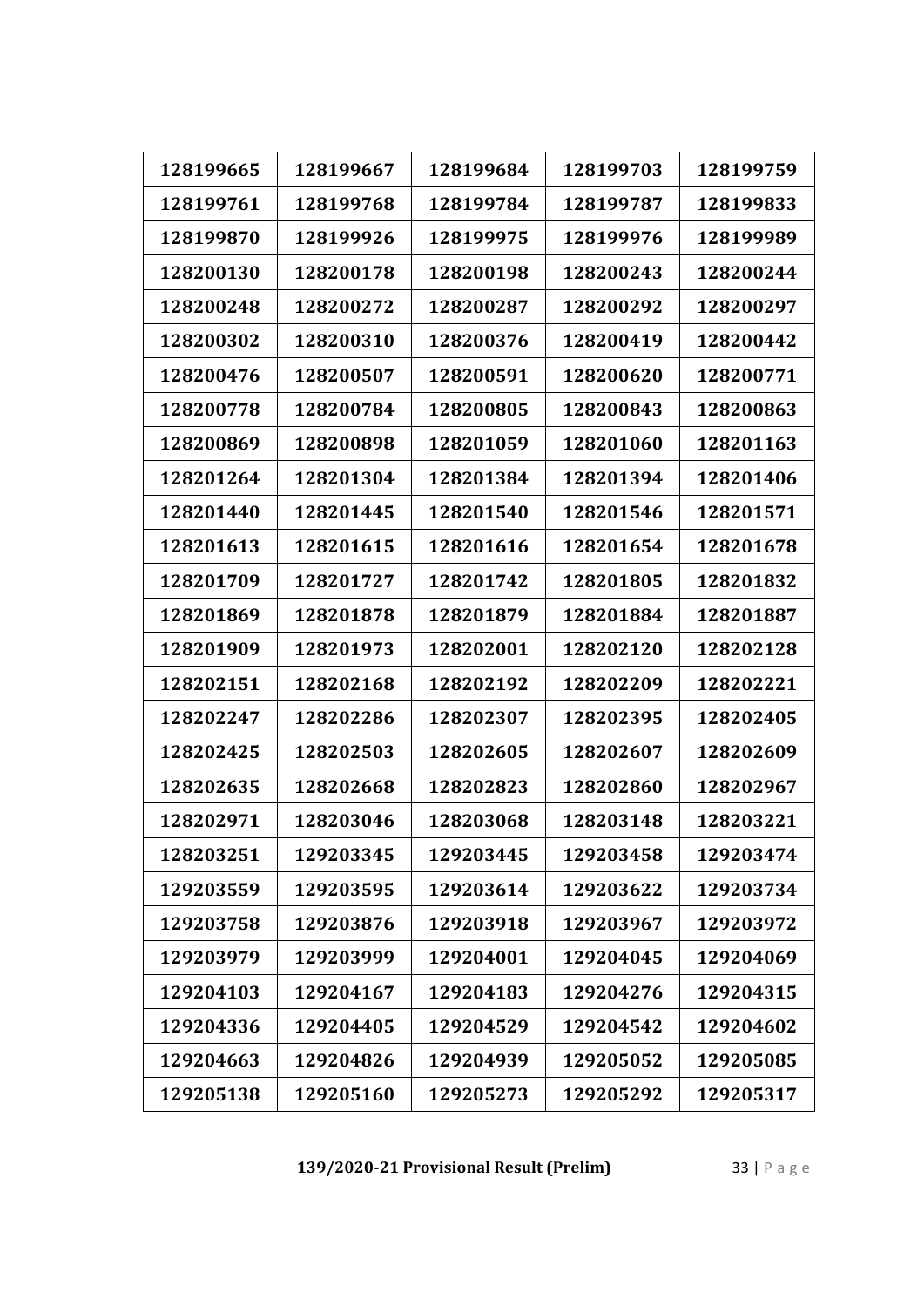| 129205319 | 129205345 | 129205478 | 129205671 | 129205868 |
|-----------|-----------|-----------|-----------|-----------|
| 129205985 | 129205989 | 129206001 | 129206076 | 129206079 |
| 129206123 | 129206129 | 129206158 | 129206159 | 129206222 |
| 129206290 | 129206341 | 129206460 | 129206491 | 129206553 |
| 129206761 | 129206846 | 129206884 | 129206902 | 129207011 |
| 129207097 | 129207109 | 129207152 | 129207153 | 129207196 |
| 129207213 | 129207232 | 129207238 | 129207259 | 129207448 |
| 129207550 | 129207573 | 129207766 | 129207800 | 129207921 |
| 129207953 | 129208037 | 129208144 | 129208221 | 129208235 |
| 129208342 | 129208620 | 129208640 | 129208643 | 129208690 |
| 129208748 | 129208774 | 129208814 | 129208835 | 129208894 |
| 129208979 | 129209082 | 129209208 | 129209218 | 129209243 |
| 129209296 | 129209311 | 129209422 | 129209442 | 129209494 |
| 129209496 | 129209497 | 129209525 | 129209635 | 129209668 |
| 129209672 | 129209707 | 129209792 | 129209812 | 129210001 |
| 129210044 | 129210078 | 129210081 | 129210121 | 129210194 |
| 130210643 | 130211051 | 130211406 | 130211631 | 130212129 |
| 130212626 | 130212726 | 130212766 | 130212925 | 130213115 |
| 130213181 | 130213286 | 130213387 | 130213415 | 130213589 |
| 130213593 | 130213745 | 130213947 | 130214824 | 130215294 |
| 130215348 | 130215535 | 130215986 | 131216524 | 131216537 |
| 131216641 | 131217018 | 131217097 | 131217196 | 131217209 |
| 131217228 | 131217243 | 131217607 | 131217915 | 131217918 |
| 131217945 | 131217975 | 131218104 | 131218178 | 131218215 |
| 131218240 | 131218416 | 131218847 | 131218869 | 131218926 |
| 131218968 | 131219009 | 131219199 | 131219327 | 131219366 |
| 131219638 | 131219688 | 131219699 | 131219772 | 131220001 |
| 131220041 | 131220047 | 131220067 | 131220084 | 131220119 |